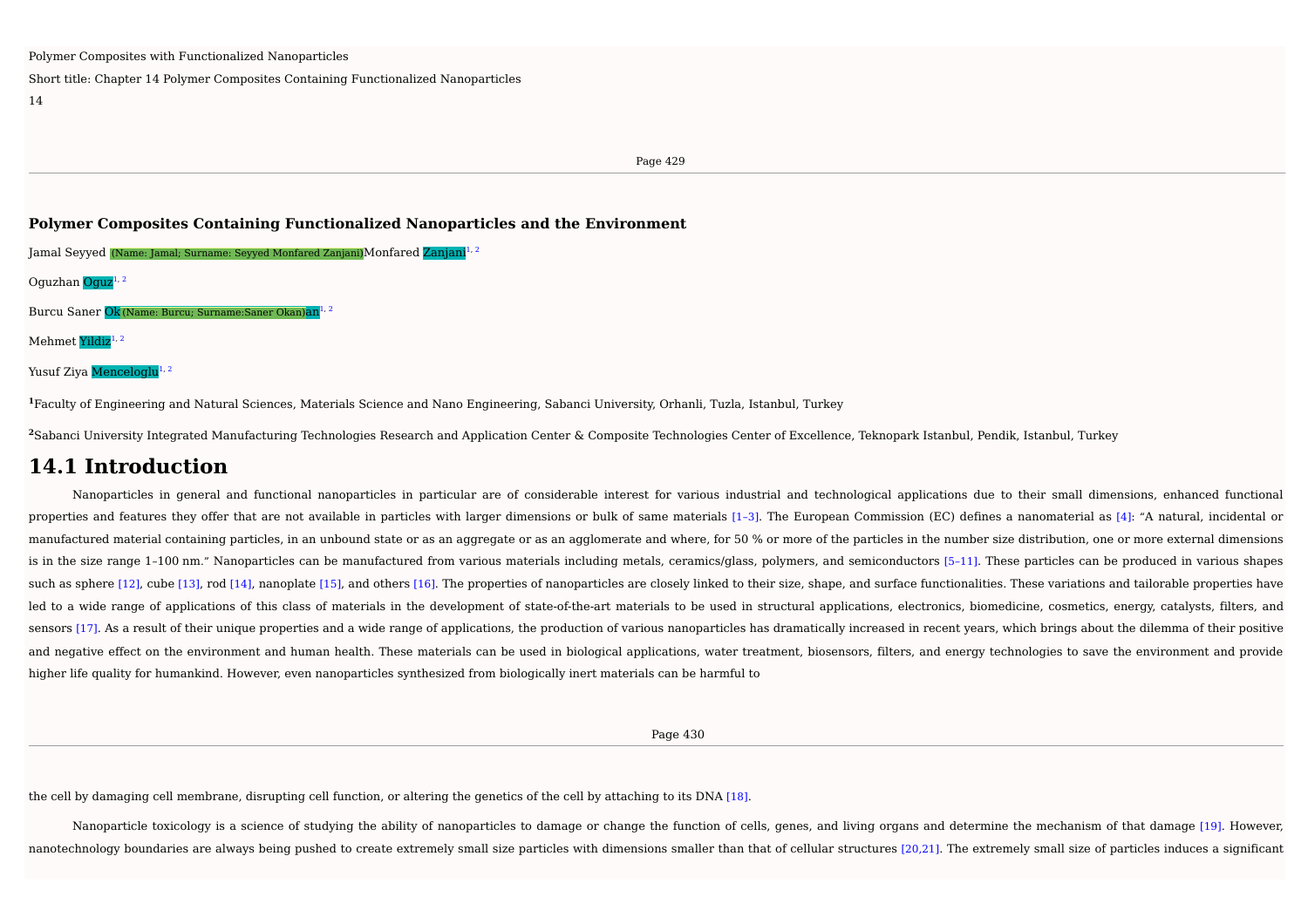impact on nanoparticles' properties and behavior in the biological environment due to their ultrahigh surface area and shape factors such as extreme sharp edges, which have led to the intrinsic toxicity of such materials [22-24]. The nanoscale dimension renders the chemical/physical properties of the particles in a way that toxicological behavior of nanoparticles cannot be extrapolated from information and available data of larger particles of the same composition [24,25].

One may say that in polymeric nanocomposites, nanoparticles are fundamentally bound up in the structure of polymeric nanocomposites, but there is the potential for exposure to nanoparticles and nanomaterials throughout the product chain during manufacture, application, and waste management [22]. One issue making particle toxicology more complex than other toxicology branches is the variation in behavior of nanoparticles of interest by several structural and environmental factors that enable the unfavorable effect of nanoparticles in diverse scenarios [22].

This chapter initially discusses the recent progress in the understanding of the toxic behavior of various nanoparticles that are used commercially and intensively in nanocomposite production. This section reviews these nanoparticles' effect on living organs by elaboration on mechanisms and parameters contributing to such behavior. In the second part of this chapter, different applications of nanocomposites to promote human quality of life and contributing to the wellbeing of the environment are discussed in selected areas to emphasize the importance of nanocomposites in technological advancements.

# **14.2 Toxicological and Exposure**

The nanoparticles with dimensions in the range below 100 nm are prone to have a range of unexpected effects on biological systems. These particles are so small that they can pass through the phagocytic defense system without being detected, giving them access to blood flow and the nervous system, and they can also accumulate in the vital organs. Furthermore, these nanoparticles have the ability to interact with proteins and inactivate their function or create an autoimmune effect in living organs. Humans are exposed to nanoparticles by lung exposure through environmental air pollution, skin exposure through cosmetic products, and inhalation and consequent redistribution to other organs [21,26]. There are many knowledge gaps in our understanding on the toxicity of nanoparticles and their relations with particle size, roughness, shape, charge, composition, surface coating, and physiological mechanisms [24]. Therefore, a comprehensive understanding of the potentially harmful effects of nanoparticles is necessary to provide a safe facilitation of these materials to our

```
Page 431
```
lives and ensure future wellbeing. In this section, a summary of nanotoxicological studies of some important nanoparticles with high volume use such as carbon nanotubes (CNTs), graphene, nanoclays, and various metallic nanoparticles is discussed and their toxicity mechanisms as well as the effect of nanoparticles' physical and chemical structure in the environment are deliberated when available.

# **14.2.1 Carbon Nanotubes**

CNTs are the thinnest tubes humans have ever made. They are chemically and thermally very stable with diverse properties and broad application range [27-29]. Some of CNTs' distinguished properties are high strength, high toughness, extremely high surface area, and excellent thermal and electric conductivity. CNTs' diameter ranges from ~0.4 to 3 nm for single wall and from ~1.4 to 100 nm for multiwall nanotubes [30-32]. CNTs are long thin s that can have length up to many several tens of micrometers. Fig. 14-1 exhibits the molecular representations of single-walled CNTs and multiwalled CNTs (MWCNTs) and their typical transmission electron micrographs.



**Figure 14–1** TEM images and schematic illustrations of CNT types showing typical diameters and separation between the graphene layers in MWCNT: (A) single-walled carbon nanotube (SWCNT) and (B) MWCNT.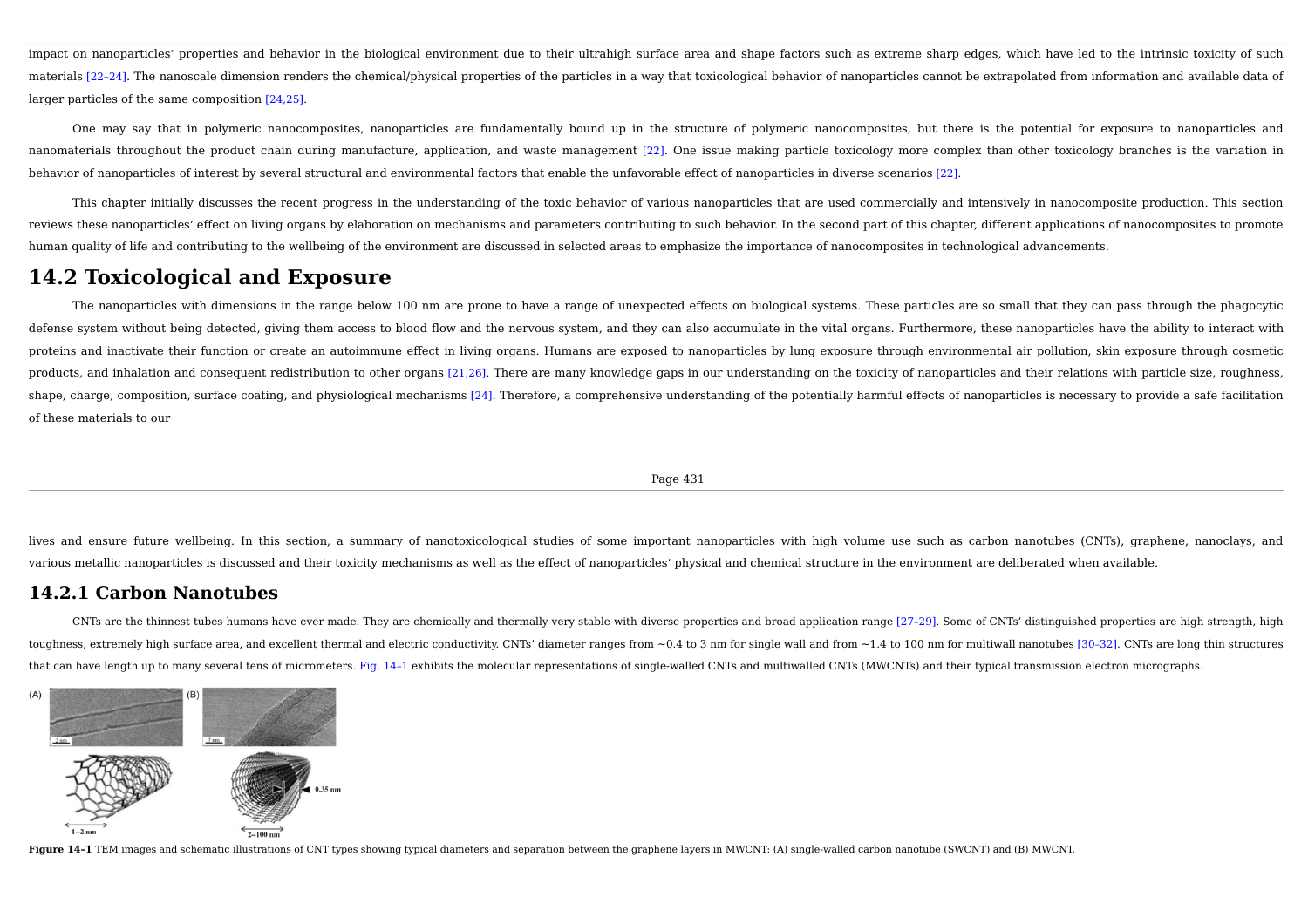Reprinted from Kaseem M, Hamad K, Ko YG. Fabrication and materials properties of polystyrene/carbon nanotube (PS/CNT) composites: <sup>a</sup> review. Eur Polym J 2016;79:36–62 [33], by permission of Elsevier.

CNTs are usually synthesized by one of the following techniques: Carbon-arc discharge, laser ablation of carbon, or chemical vapor deposition (CVD) [34]. The first two methods employ solid-state carbon precursors as carbon sources by vaporization at high temperature. On the other hand, CVD method utilizes hydrocarbon gases as carbon sources and metal particles as "seeds" for nanotube growth [35]. These CNT production methods require a high amount of energy and generate large amounts of byproducts, which limits their production in large scale and raises several environmental concerns. CNTs are one of the least biodegradable manmade materials. The insolubility solvents and lipophilic behavior of CNTs make their removal from environment and organs almost impossible [36,37]. These CNTs can enter the environment at all stages of synthesis, processing, application, and disposal,

#### Page 432

and exhibit their toxic properties. The toxicity and polluting effect of CNTs differ depending on their structural properties such as length, surface chemistry, and oxidative potential as well as the types of cells they ar interacting with [38].

The health risk and environmental effect of CNTs strongly depend on their physical properties, shape, and surface functional groups. The toxicity of CNTs is a result of both their physical and chemical properties. The inte interactions between CNTs and cell membranes may cause physical damage and consequent cell death. Moreover, CNTs are able to chemically interact with cells and promote cellular oxidative stress, which can lead to cell malf or even cell death [39]. Size is one of the most important parameters determining the toxicity of CNTs, for example, CNTs longer than 20 µm cause the same types of pathology that long biopersistent fibers cause such as fib cancer, pleural changes, and mesothelioma. On the other hand, CNTs with shorter length of 15-20 µm act like nanoparticles in which adverse effect and toxic behavior are driven by the small size and large surface area of th [26]. The surface functionalities of CNTs play a critical role in their behavior, toxicity, and state of aggregation in the environment. The surface functionalization of CNTs through acid treatments or any other methods ca dispersion behavior significantly [40]. The surface functionalized CNTs displayed high mobility in water, which assesses the potential migration in natural porous media [41]. In addition, the high surface area and conseque surface energy of CNTs lead to attachment of other potential pollutants and their transport throughout the environment [42]. Furthermore, the surface functional groups determine CNTs' interaction with cells and consequent effects. The surface charge of CNTs is another parameter influenced by surface functionalization, which plays a critical role in the toxicity of CNTs. Shen et al.  $[43]$  showed that in vitro cytotoxicity and the biocompat functionalized CNTs is largely dependent on their surface potential. They applied polyethyleneimine functionalization on the acid-treated CNT, which resulted in water-soluble and stable CNTs. The mentioned study showed tha and negatively charged CNTs are nontoxic to targeted cells at a concentration up to 100 µg/mL, whereas positively charged MWCNTs showed toxicity at 10 µg/mL [43]. Nevertheless, Pulskamp et al. [44] did not observe acute to for three commercial grades of nonfunctionalized single-walled CNTs, whereas Jos et al. [45] confirmed the cytotoxicity of carboxylic functionalized single-walled CNTs on differentiated and nondifferentiated Caco-2 cells d human intestinal adenocarcinoma at concentrations higher than 100 µg/mL. In another work, Saxena et al. [46] observed that acid functionalized single-walled CNT exerted stronger toxic effects in vitro (cytotoxicity, cell c inhibition, and apoptosis) and in vivo in comparison with unmodified single-walled CNT, and they showed that those toxic effects could be reversed by neutralizing the negative surface charges. Magrez et al. [29] showed tha toxicity of CNTs increase significantly when carbonyl (C-O), carboxyl (COOH), and/or hydroxyl (OH) groups are present on their surface without any clarification on the exact mechanisms. In contrast, Sayes et al. [47] obser increase in the degree of sidewall functionalization of single-walled CNTs decreases their cytotoxic property.

In general, size, shape, and surface charge of nanoparticles are believed to be the three most important factors affecting the nanoparticles' toxicity. However, the toxic behavior of

### Page 433

CNTs is also related to environmental parameters such as pH, temperature, and light. In fact, the toxicity of nanoparticles in general and CNTs, in particular, is a complicated process related to the whole effect of their properties interacted with specific biomolecules or the releasing contents of dissolved toxic ions in biological media. Therefore, due to the contribution of numerous effective parameters in CNT polluting and toxicity, the control, and prediction of its behavior and effects on organs and environments is a challenging task. However, a high level of fundamental understanding of biocompatibility and effects of CNTs on human health and environme be achieved to ensure the safe integration of CNT-based products in our lives. Considering this information, extra precautions in manipulation and functionalization of CNTs are needed to be taken in manufacturing and appli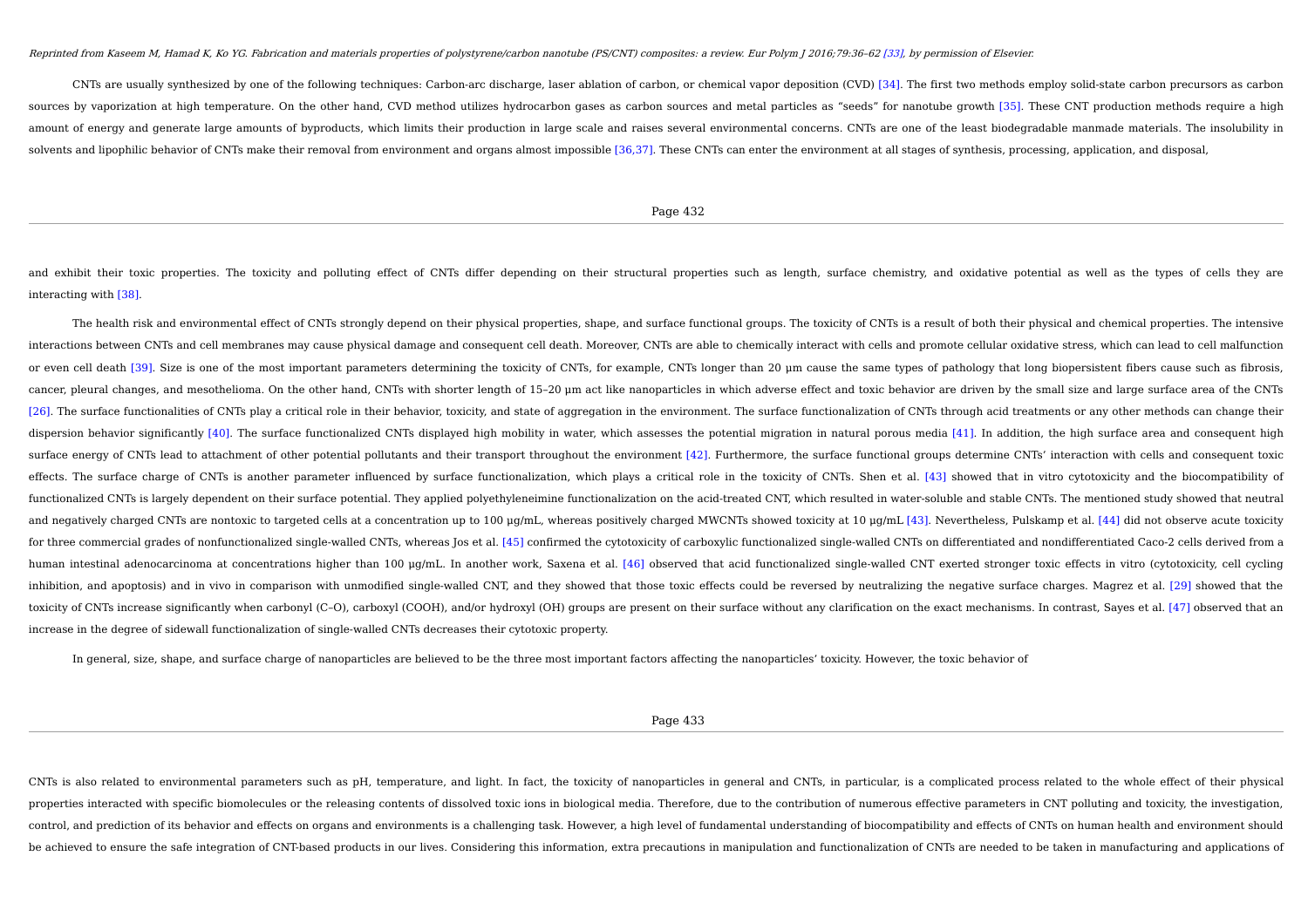# **14.2.2 Graphene**

Graphene with its unique 2D structure and exceptional physical and chemical properties has attracted the attention of scientists and engineers in various advanced applications such as development of novel polymeric composites with unique properties [15,48-50]. Graphene is one of the strongest materials, having a theoretical Young's modulus of 1060 GPa and an ultimate strength of 130 GPa, and also high specific surface area, which mak suitable candidate for nanocomposite production with extended physical and chemical properties [48]. These novel nanocomposite materials have great potential for various applications, ranging from high-performance structur energy storage devices, electrically conductive polymeric materials, as well as antibacterial materials [51].

Several graphene grades can be found in the graphene family materials such as few-layer graphene, graphene nanosheets, graphene oxide (GO), and reduced graphene oxide (rGO) and graphite as shown in Fig. 14-2 [52]. Each member of the graphene family has unique behavior and sometimes diverse properties compared with others. Graphene family products are growing at a rapid rate and they are commercialized in various applications [53]. This increases the graphene production rate and consequently their release to the environment. The graphene/polymer nanocomposites may release graphene during manufacturing, degradation of the polymeric matrix, or direct environmental applications such as water or soil treatment [54-56]. The released graphene into the environment has the high potential to have significant adverse impacts at different levels from bacteria and mammalian cell animals.



**Figure 14-2** Graphene family nanomaterials.(a) Graphene, (b) few-layer graphene, (c) graphite, (d) reduced graphene oxide (rGO), and (e) graphene oxide (GO) Reprinted from Kiew SF, Kiew LV, Lee HB, Imae T, Chung LY. Assessing biocompatibility of graphene oxide-based nanocarriers: <sup>a</sup> review. J Control Release 2016;226:217–28, by permission of Elsevier.

Herein, we will try to briefly review the available literature to provide an understanding on the effect of graphene-based materials on various organisms, the mechanisms involved in their toxicity, and also compare their t with other similar materials. It is well known that GO and rGO as two renowned members of the graphene family show higher antibacterial activity over graphite oxide and graphite. This stems from their finer size and thinne which give them the sharp edges to damage the plasma membranes on bacterial cells and kill the cell [39,57]. The sharp edges of GO and rGO are not available in other carbon

Page 434

nanomaterials such as carbon black, which restricts their antimicrobial activities through the mentioned mechanism. In addition, GO shows higher cytotoxicity compared with rGO; this is because of its higher dispersibility aqueous media, and presence of active surface functional groups, which promote the possibility of direct contact with cells and inducing higher intracellular oxidative stress [49]. Contrarily, some studies showed higher to is correlated with its thinner structure in the absence of oxygen functional groups (0.34 nm) compared with that of GO (1 nm), which creates sharper edges to damage the cell membrane easily [58,59]. Furthermore, it is obse higher electrical connectivity of rGO increases the oxidative stress on intracellular glutathione <mark>by <del>or</del></del> enhancing the electron transfer between the edges to membranes<mark>which promotes e<del>nhancing</del> its</mark> toxic effect on cel</mark> other hand, the hydrophobicity of rGO upholds its interaction with the cells' outer wall, which can hinder the nutrient absorption and gas exchange across the cell membrane [63,64].

The environment and cell type have a disputable effect on the toxicity of graphene. A small change in the environments may change the graphene's structure, transport, aggregation, and toxicity [65]. GO can go through a reduction process under light exposure or through exposure to chemical compounds [66-68]. Furthermore, biodegradability is another issue that should be addressed while discussing the concerns around the environmental effec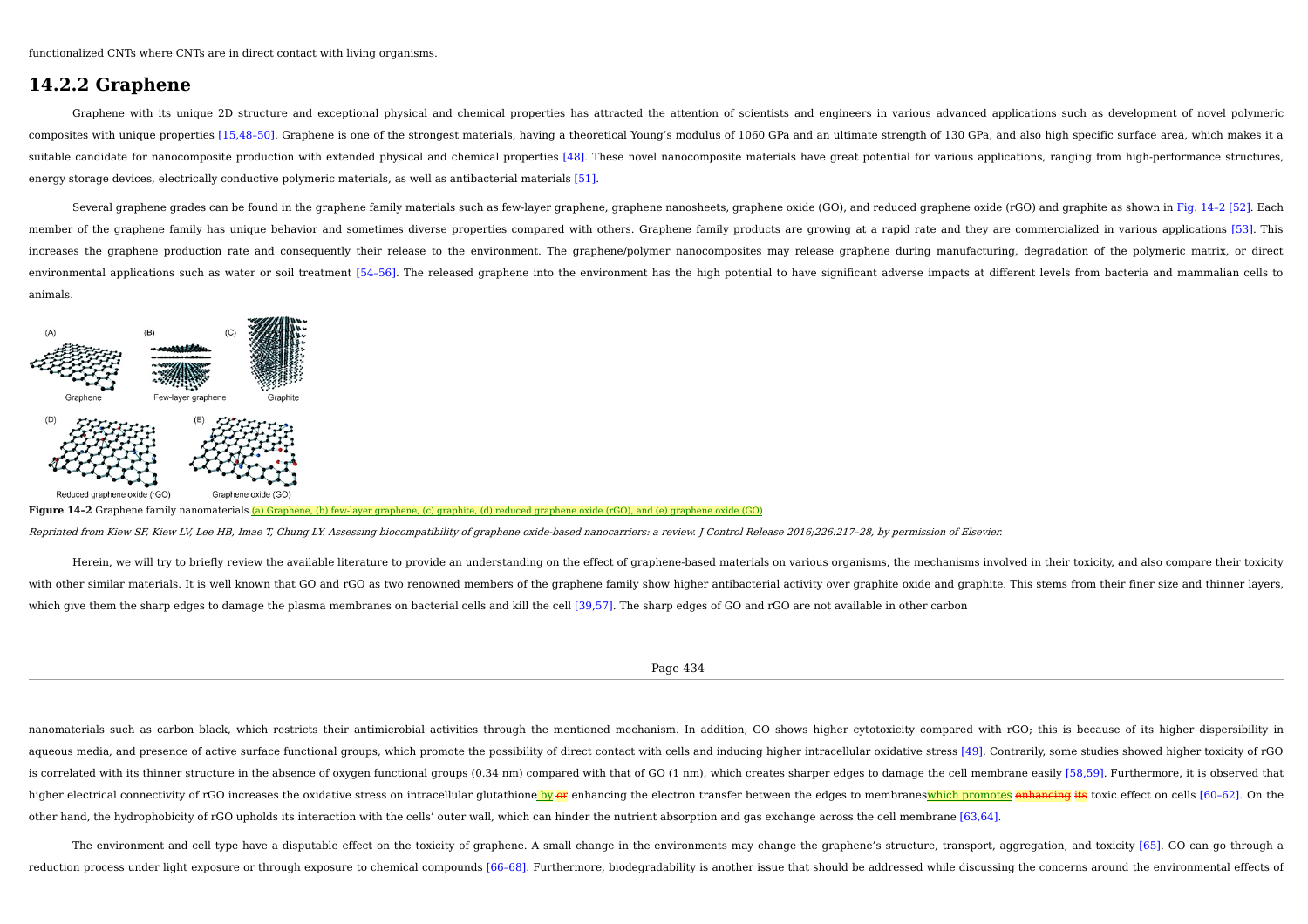graphene and its derivatives. GO has shown biodegradability potential in presence of enzymes such as myeloperoxidase [69]. Surface functionalization is another parameter that influences the toxicity of graphene family mate alters their biodegradability and dispersibility on the environment [70]. GO has the ability to be degraded by low concentrations of enzymes while rGO shows resistance to enzyme degradation [71]. The point is oxidation of creates defect sites on the structure promoting the biodegradation of graphene. However, excessive functionalization with larger functional groups may prevent their biodegradation [72,73]. Nevertheless, the number of effec enzymes to be used in

Page 435

biodegradation of nanomaterial is very restricted and more biodegradation studies are needed to characterize better and more effective enzymes to provide biodegradability of graphene and minimize its effect on the ecosystem [70].

# **14.2.3 Nanoclays**

The first polymer nanocomposite was a polymer-clay hybrid that was invented at Toyota Central R&D Labs, Inc. (Toyota) [74]. In the mentioned hybrid polymer composite system a small amount of silicate layer of clay mineral is randomly and homogeneously dispersed on a molecular level in a polymer matrix [75]. Nanoclays are layered mineral silicates, which are one of the common additives for polymer nanocomposite production with increased stre modulus, and toughness and improved barrier and flame-retardant properties [76,77]. Clay-based polymeric nanocomposites possess a large portion of the nanocomposite market in various application areas.

Clays are abundant, highly stable, inexpensive, and believed to be an environmentally friendly nanoadditive [73]. Montmorillonite is a natural clay and the most frequently used nanoclay in the preparation of polymer nanocomposites with plate-like particles called platelets [78]. Montmorillonite platelets have an average thickness of only 1 nm, while their dimensions in length and width can be measured up to 1 µm [78]. Fig. 14-3 shows structure of montmorillonite clay, which consists of two tetrahedral sheets covered with one octahedral sheet in between [79]. Despite the several useful biological and environmental applications of nanoclays, their nanosc enables them to penetrate to the cell membranes, and interfere with cellular processes [78,80]. Several mechanisms contribute to toxicity of nanoclays including decrease in both cellular growing rate, morphological changes cellular proliferation, mitochondrial damage, reactive oxygen species generation, and

Page 436

DNA alteration [81-84]. It worth noting that the prudency of each damage type is closely related to studied cell, dosage, and surface functionalization of clays.



**Figure 14–3** Structural unit of montmorillonite nanoclay.

Reprinted from Kaseem M, Hamad K, Ko YG. Fabrication and materials properties of polystyrene/carbon nanotube (PS/CNT) composites: a review. Eur Polym J 2016;79:36-62, Jayrajsinh S, Shankar G, Agrawal YK, Bakre L. Montmoril Kaseem M, Hamad K, Ko YG. Fabrication and materials properties of polystyrene/carbon nanotube (PS/CNT) composites: <sup>a</sup> review. Eur Polym J 2016;79:36–62;

multifaceted drug-delivery carrier: <sup>a</sup> review. J Drug Deliv Sci Technol 2017;39(Suppl. C):200–9, by permission of Elsevier.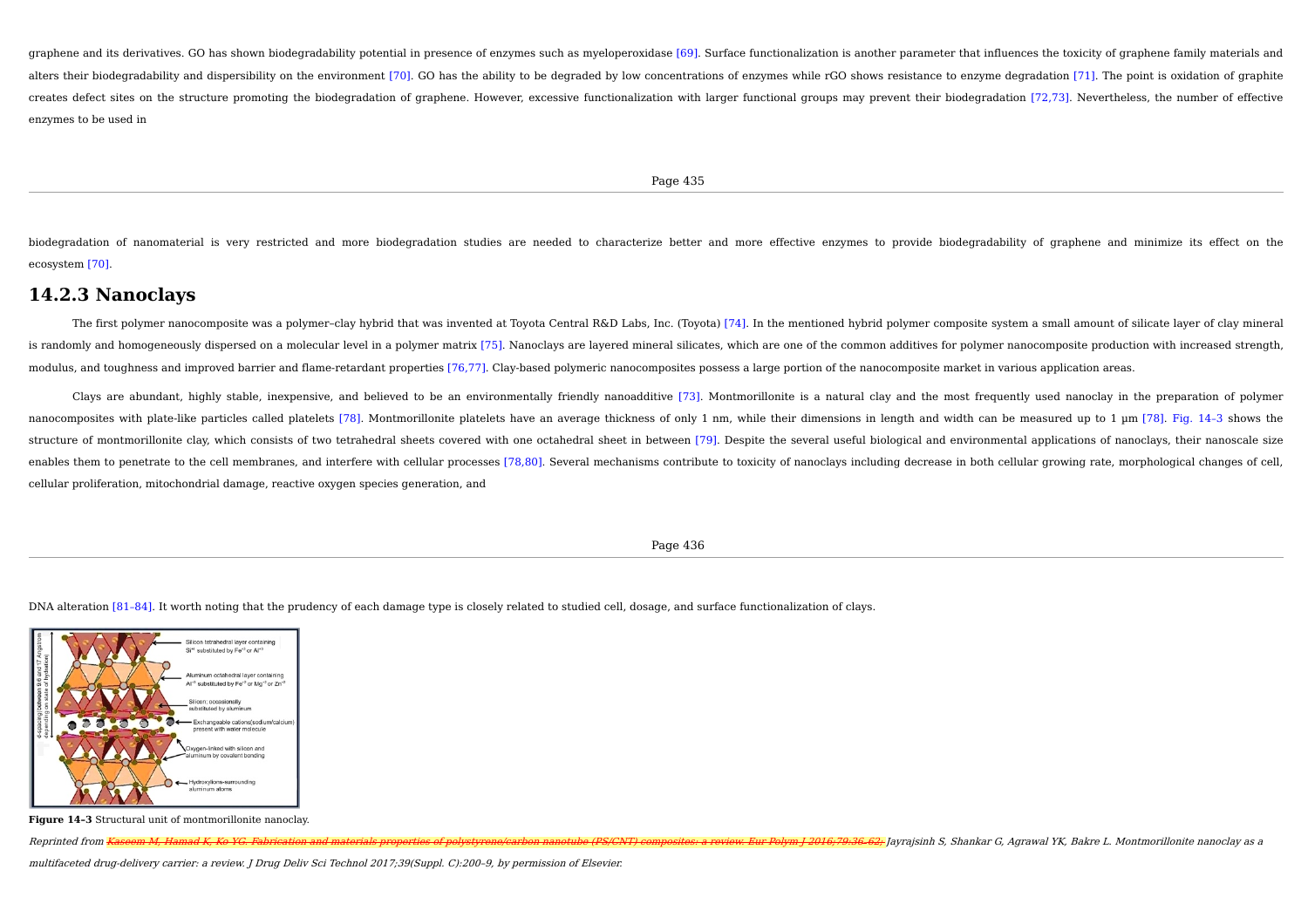In the clay structure, the interlayer space (known as the clay gallery) contains exchangeable cations such as Na<sup>+</sup> or K<sup>+</sup> [85]. Organomodification of nanoclays is a method to replace these cations with organic cationic surfactants. This organomodification increases gallery spacing, improves the compatibility, makes clay hydrophobic, and enhances its compatibility with most of the polymeric matrices [86]. The organomodification or functio of clays with organic chains plays a critical role in their cytotoxic response. Some studies find that organomodified clays have greater toxicity compared with unmodified ones [78,87] whereas other findings express lower t modified clays compared with their unmodified counterparts [88,89]. These studies also express the importance of functional group type used for organomodification on the toxicity of nanoclays [90-92].

The clay's physical structure and geometry (platelet or tubular) have significant effect on its toxicity [93]. Verma et al. [81] detected a noticeable difference in the number of detached and deformed cells exposed to plat nanoclays compared with cells in contact with tubular clays, which indicates that platelet structured nanoclays are more cytotoxic than tubular type. Their study showed that tubular clays, known as halloysite nanotubes, do any toxic effect until doses of 250 μg/mL, while platelet nanoclays cause toxicity at 25 μg/mL [81].

Given the complex and uncertain effects of nanoclays on biological environments, systemic management, analysis, and precautions are required to assess and minimize the exposures during their manipulation, handling, and disposal. In addition, more research efforts are necessary to evaluate and understand the mechanisms of toxicity of nanoclays in cells and find a proper solution to design safe products of nanoclay-based polymeric nanocomp future applications.

# **14.2.4 Metal Nanoparticles**

The incorporation of metal nanoparticles into polymeric matrices is an emerging area to further extend the applications of polymeric nanocomposites. The quantum size effects on metal nanoparticles give them great promise in many technical and also medical applications [94]. These unique properties can be tailored by controlling these metal nanoparticles' size, shape, and preparation methods. Metal nanoparticle-based polymeric nanocomposite provide enhanced performance and multifunctionalities as well as promising potential applications in electronics, optics, environmental, and biotechnological applications, which may not be possible with larger metal partic nanoparticles can be categorized into metals, metal oxides, and other metal-containing nanoparticles [95,96]. The wide range of application of metallic nanoparticles and high volume production connect this class of materia some environmental effects uncertainties and serious risks. These materials can enter living organisms including the human body through active or passive pathways and have the high potential to create unrecoverable damage because of their activated toxicity due to their intrinsic properties and also their nanoscale size [97]. In this part, the

Page 437

environmental effects of selected metal nanoparticles, which are used intensively in polymer nanocomposite productions such as titanium dioxide (TiO<sub>2</sub>), zinc oxide (ZnO), and silver (Ag) nanoparticles, are discussed in de including the effective parameters and corresponding mechanisms in their toxicity.

TiO $_2$  is a naturally occurring mineral that can be categorized into anatase, rutile, or brookite types based on its crystal structure [98]. TiO $_2$  nanoparticles have one of the highest production rates worldwide among nanoparticles [99]. TiO<sub>2</sub> is an effective reinforcing agent for several polymeric matrices and it also provides polymeric materials with several unique properties. TiO<sub>2</sub> nanoparticle is a large band gap semiconductor, wh exceptional electronic, optical, thermal, and photocatalytic properties. These unique functionalities of TiO<sub>2</sub> nanoparticles are of interest for the development of several functional polymeric nanocomposites [100-102]. Ti show both beneficial and toxic effects on nature depending on their intrinsic properties and also the environmental factors [103]. TiO<sub>2</sub> have been accepted as safe materials and their cytotoxicity is often neglected where reports on their toxicity through generation of reactive oxygen species, increased cell adhesion, and alteration on carbohydrate metabolism [104-106]. Furthermore, TiO<sub>2</sub> nanoparticles have genotoxicity properties and they interact with DNA of cells [107]. However, there are several conflicting results on toxicities of TiO<sub>2</sub> nanoparticles, some claiming no toxicity effect and some high toxic effect of these particles in the living organs. T from various morphology, crystal structure, size, purity levels surface areas, and also conducted test conditions [108]. To resolve these conflicts, a clear understanding of the molecular mechanisms behind the toxic and no responses of TiO<sub>2</sub> nanoparticles is needed  $[104]$ .

The crystal structure of TiO<sub>2</sub> nanoparticles plays a critical rule in their toxic behavior [109]. In nature, TiO<sub>2</sub> has three common crystalline polymorphs, namely brookite, anatase, and rutile as shown in Fig. 14-4 [110] only rutile and anatase TiO<sub>2</sub> are generally manufactured in titanium dioxide commercial applications. The relative toxicity of each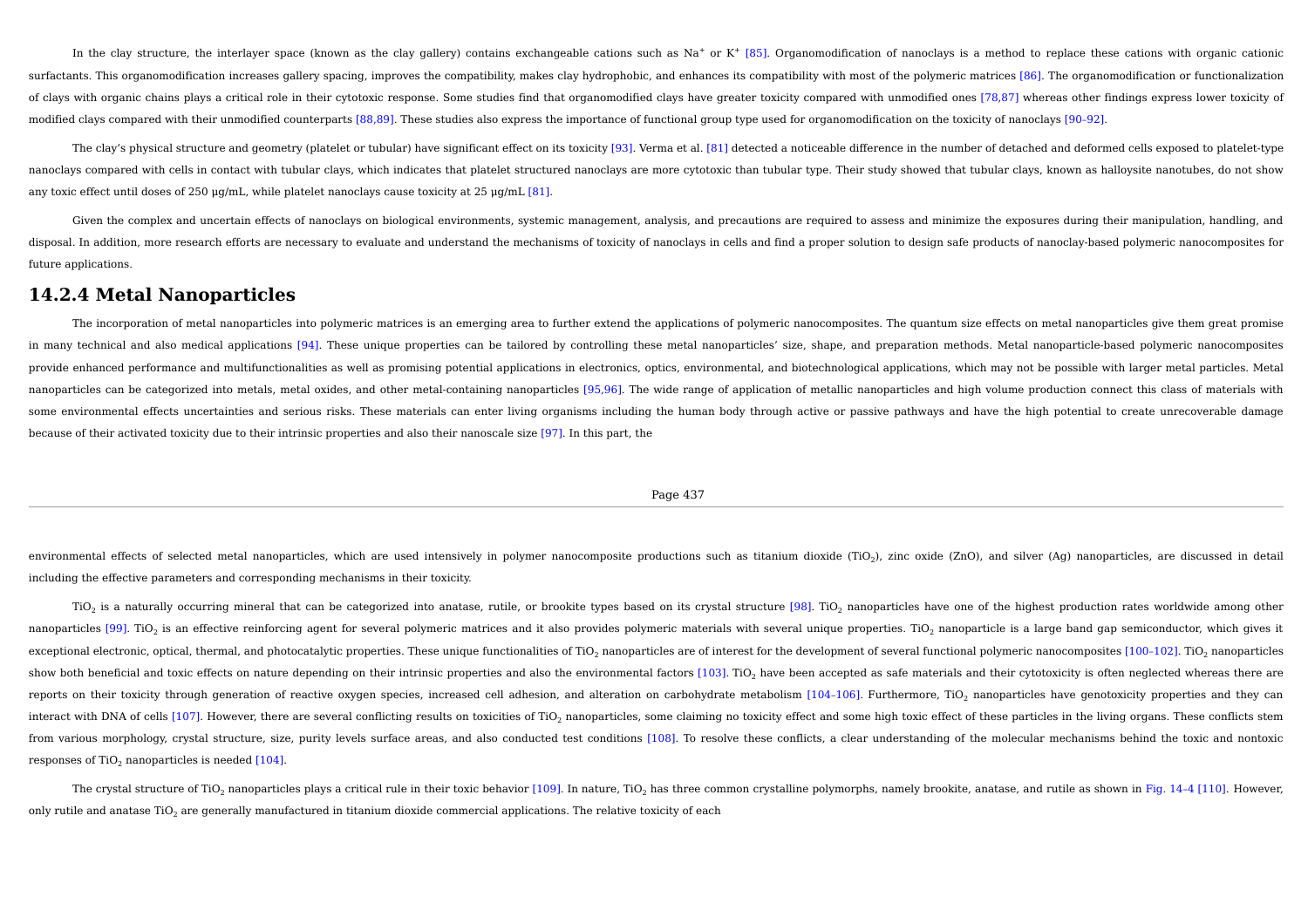crystal structure of TiO<sub>2</sub> nanoparticles with respect to biological systems is broadly debated; no solid conclusion is available. In general, it is accepted that anatase TiO<sub>2</sub> nanoparticles are more active under light ex dark environment and generate higher reactive oxygen species and consequent DNA damages compared with other counterparts with different crystal structures  $[111,112]$ . The anatase TiO<sub>2</sub> nanoparticles are able to spontane generate reactive oxygen species whereas rutile TiO<sub>2</sub> nanoparticles do not exhibit similar behavior [112]. It is worth noting that anatase nanoparticles have a high affinity to proteins, mainly impairing mitochondrial fun the rutile TiO<sub>2</sub> nanoparticles have higher affinity to phospholipids, mainly targeting the plasma membrane and the lysosome membrane, and causing reactive oxygen species-independent cell death [109]. Furthermore, the ruti nanoparticles are able to induce hydrogen peroxide and oxidative DNA damage in the absence of light while anatase TiO<sub>2</sub> nanoparticles do not have this effect [113]. Additionally, some studies showed the higher toxicity of anatase and rutile particles and its higher abilities to create DNA damage in the absence of light compared with individual anatase or rutile TiO<sub>2</sub> due to contribution of multiple toxicity mechanisms [113].



**Figure 14-4** Representation of three TiO<sub>2</sub> polymorphs: (A) anatase, (B) rutile, and (C) brookite forms.

Reprinted from Liao Y, Que W, Jia Q, He Y, Zhang J, Zhong P. Controllable synthesis of brookite/anatase/rutile TiO<sub>2</sub> nanocomposites and single-crystalline rutile nanorods array. J Mater Chem 2012;22(16):7937-44, by permis

TiO<sub>2</sub> nanoparticles can be distributed to all organs or tissues from the original site upon entering the blood and deposited in the liver, lung, kidney, and other organs, which can cause severe damage to and malfunction o organ [99,114,115]. Nanoparticles in general and TiO<sub>2</sub> nanoparticles, in particular, can enter the human/animal body through various routes such as oral, dermal, or injection and cause various toxicities in different orga show that oral exposure to TiO<sub>2</sub> nanoparticles induces hepatic histopathologic damage, with alterations in serum lactate dehydrogenase and alpha-hydroxybutyrate dehydrogenase levels indicating myocardial damage as well as neurotoxicity and brain damage [116,117]. The high amount of application for TiO<sub>2</sub> nanoparticles in cosmetic products makes dermal exposure an important issue. However, there are conflicting findings in the literature in groups claimed that TiO<sub>2</sub> nanoparticles are unable to penetrate human skin whereas others present opposite findings [118-122]. Despite several recent studies on the toxicity of TiO<sub>2</sub>, its toxicity mechanisms and its eff ecosystem are not completely understood. Therefore, further investigations and detailed research activities are required to understand the potential health effects and plan proper risk assessment procedures to pave the way useful material implementation in future applications.

Zinc oxide (ZnO) nanoparticle is another metallic nanoparticle widely used in the polymeric nanocomposite manufacturing. ZnO is an n-type semiconductor with wide band gap energy of 3.3 eV making it a suitable choice for a broad range of applications. The incorporation of ZnO nanoparticle into polymeric matrices provides them with various functionalities including enhanced mechanical performance, permeability, flame resistance, UV-shielding, antimicrobial activities, and unique thermal and electrical properties [73,123-127]. Even though ZnO is listed as a Generally Recognized as Safe material by the US Food and Drug Administration (21CFR182.8991) and it is wid in products that have direct contact with humans such food packaging and coatings applications, there is a myriad of research reporting the toxic behavior of ZnO nanoparticles [128-131]. The ZnO nanoparticles have the abil induce morphological modifications, oxidative stress, lipid

peroxidation, cytotoxicity, genotoxicity, and chromosomal breakage forms of toxicities [132-137]. The toxicity of ZnO nanoparticles can be influenced by ZnO nanoparticle surface composition, size, and shape [133,138,139]. is an accepted fact that antibacterial activity of ZnO nanoparticle increases with a reduction in particle size [139]. In addition, the shape of ZnO nanoparticles plays an important role in their toxic behavior [140]. At a nanoparticle size and surface area, nanorod ZnO nanoparticles are more toxic than the corresponding spherical ones [140]. In addition to the toxicity mechanism correlated with the nanoscale size of the ZnO nanoparticles, i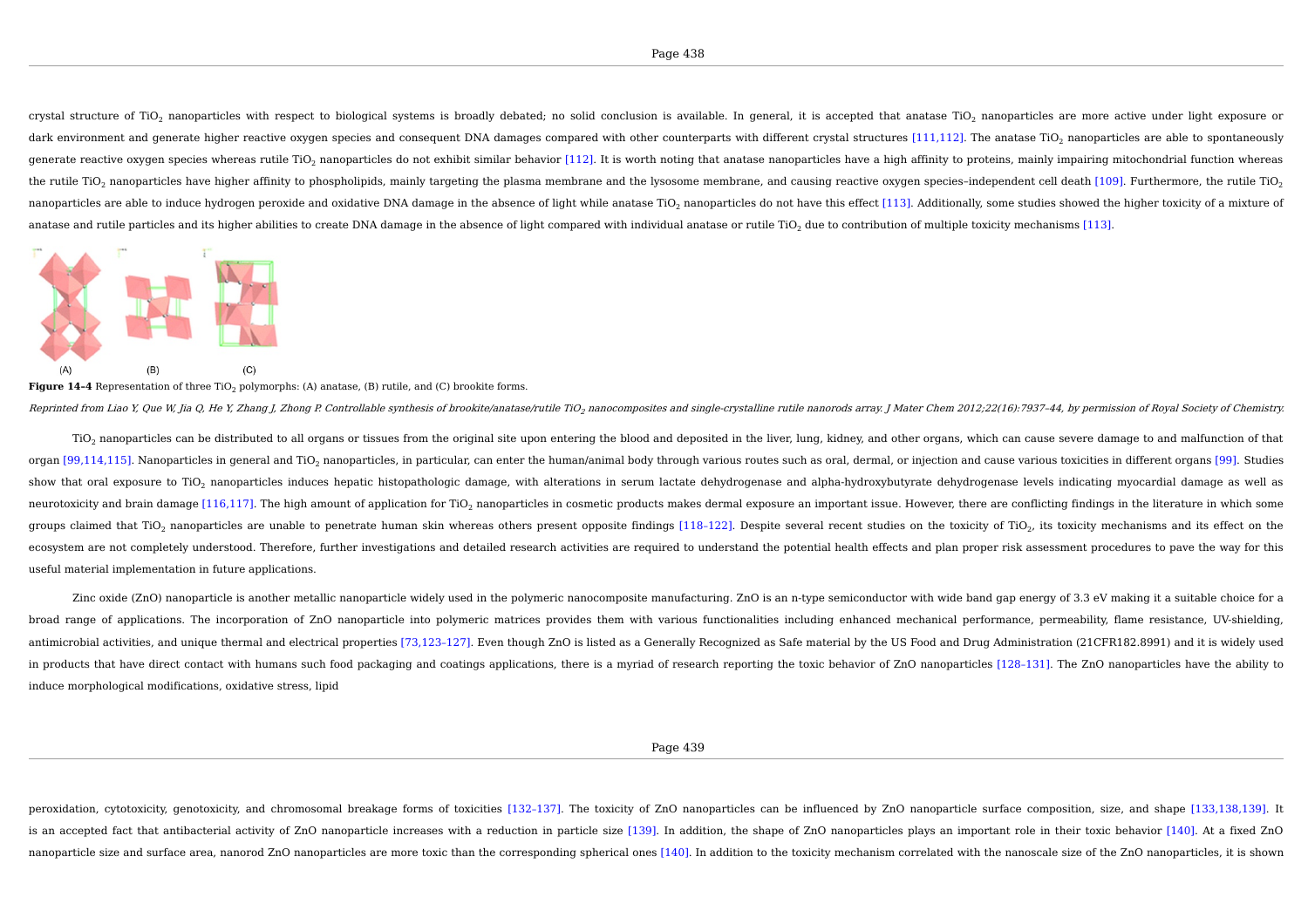that release of zinc ions is another toxicity mechanism in which these ions show <del>induced</del> higher toxicity compared with ZnO nanoparticles themselves [141].

The surface functionalization is another important parameter influencing the toxicity of ZnO nanoparticles. In addition, the correlation between surface functionality and toxicity of ZnO nanoparticles can be an effective w modify the toxicity of ZnO nanoparticles to have specific cellular interactions with the biological molecules and preserve their functional properties, which will open up several novel applications for this group of nanoma [142-146]. In this regard, Ramasamy et al. [147] fabricated SiO<sub>2</sub>-coated ZnO nanoparticles in which coated ZnO nanoparticles exhibit less cytotoxicity compared with uncoated ZnO nanoparticles. The mentioned work correlat the decreases in cytotoxicity with fewer surface interactions of ZnO nanoparticles with cells after coating by SiO<sub>2</sub>, decreased in the release rate of zinc ion, and changes on the hydrophilicity of the surface after coat nanoparticles [147]. In another study, Hsiao et al. [148] reduced the cytotoxicity of ZnO nanoparticles by coating them with a TiO<sub>2</sub> layer applying a sol—gel method and they observed moderate toxicity on the ZnO/TiO<sub>2</sub> c structure compared with uncoated ZnO nanoparticles. The TiO<sub>2</sub> coating reduces toxicity by decreasing the release of zinc ions, also restricting the contact area of the ZnO cores with the cell. Luo et al. [149] applied pol coating on ZnO nanoparticles and reduced the cytotoxicity of ZnO nanoparticles. These findings bespeak the important role of the surface properties of ZnO nanoparticles on their cytotoxicity. Despite these studies, the tox mechanism of ZnO particles is still not well understood and further investigations are required to understand the mechanisms involved in the toxicity of ZnO nanoparticles and develop the safety rules regarding exposure to nanoparticles.

Silver (Ag) nanoparticles with extraordinary optical, electronic, catalytic, and more importantly antibacterial properties have found great applications in the development of functional polymer nanocomposites [150–152]. Th widespread use of Aq nanoparticles in toys, clothing, and food packaging products raises serious concerns about their effects on human health and ecosystems. These concerns bespeak the necessity of detailed safety evaluati obtaining a clear understanding of the impact of Ag nanoparticles on human health and the environment [152,153]. Ag nanoparticles are one of the most effective and frequently used antimicrobial agents in polymeric products [154,155]. The broad range of Ag nanoparticles' applications increases the possibility of exposure and consequent severe damage risks to the ecosystem. Despite several proposed mechanisms for the toxicity of Ag nanoparticl exact mechanisms are not well understood yet [156]. Some of the proposed mechanisms

### Page 440

are physical damage and penetration that cause cell malfunction [157], dissolution of Ag+ from the Ag [158], and stimulation of reactive oxygen species [159]. Various factors that can influence the level of toxicity and it mechanism are particle size, surface properties, and shape [160,161]. Nevertheless, as silver in its metallic state is considered as an inert metal, it can easily react with moisture and get ionized, and is highly reactive to proteins, DNA, and RNA [162].

It is suggested that Ag nanoparticle morphological properties indirectly affect antimicrobial activity and toxicity by influencing the Ag+ release rate [163]. Helmlinger et al. [160] correlated the dissolution kinetics wit particle size in which particles with a higher specific surface area (finer particles) show more toxicity than particles with smaller specific surface areas (larger particles). Considering the Ag<sup>+</sup> release as the main tox nanoparticles antibacterial and toxic activity, these activities can be manipulated by controlling the Ag<sup>+</sup> release through tailoring the particle size, shape, applied coating, and the environmental parameters [163]. Howe studies suggesting morphological factors of Ag nanoparticles as responsible for its toxic behavior rather than its ionized state. The nanoscale size of Ag nanoparticles is able to produce reactive oxygen species and oxidat which can damage the cell [164-166]. On the other hand, some research proposes a combined effect in which Ag nanoparticles enter the cells and act as a source of Ag<sup>+</sup>, leading to cytotoxic and genotoxic damage known as th horse" effect [73,167]. The high production in the increasing utilization of Ag nanoparticles in commercial products raises serious concerns about its environmental effects and their impact on the ecosystem in recent years more research and investigations are needed to enhance current understanding of their toxic behavior and address these issues for their further development.

# **14.3 Environmental Benefits and Application of Polymeric Nanocomposites**

Despite several studies mentioning the adverse effect of nanoparticles and nanocomposites on the environment and the ecosystem, this class of materials brings about several novel and unique beneficial applications to serve nature and the ecosystem. In this section, some of the well-established environmental applications of polymeric nanocomposites that ease and protect human life, save the environment, and provide better future ecosystems are discussed. Packaging, membranes, and energy are the selected application areas, among others that nanotechnologies and especially polymeric nanocomposites have revolutionized.

# **14.3.1 Food Packaging by Nanotechnology and Nanocomposites**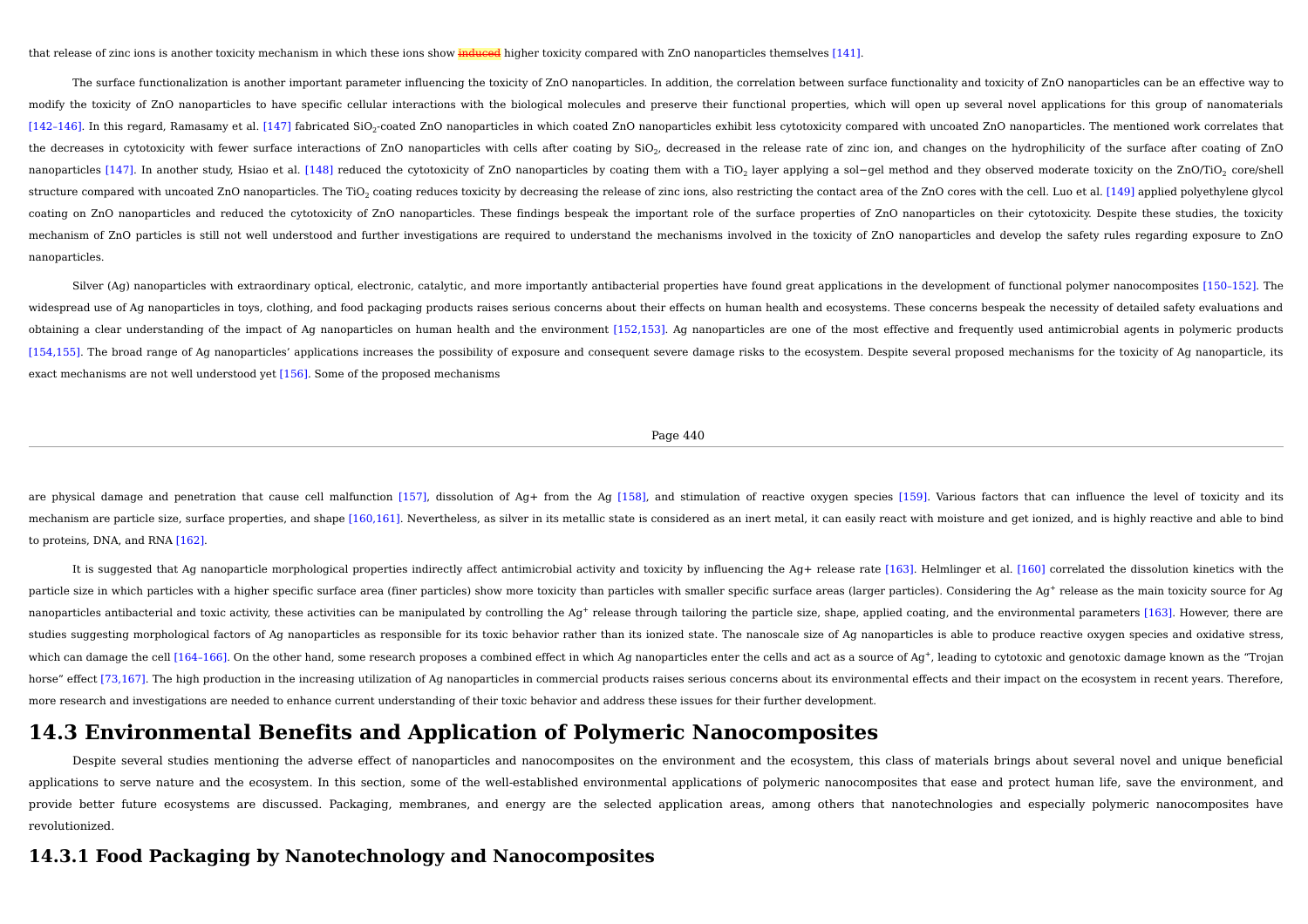Advances in the food packaging industries as an essential part of today's economy have enabled effective transportation, distribution, and preservation of food and ensure its proper physical and physicochemical conditions the delivery point. The desired packaging material should possess mechanical, optical, and thermal properties that prevent the transfer of unwanted substances such as microbial contamination, moisture, and oxygen into/from

package. Over the last few decades, the utilization of polymers for food packaging has increased greatly because of their superior properties such as functionality, light weight, ease of processing, variety, and low cost o other traditional materials (metals, ceramics, and paper). However, pristine polymer-based packaging does not satisfy industry needs for a packaging that provides the capability to keep the packaged materials for a longer address the mentioned limitations, polymeric nanocomposites prepared by functionalized nanoparticles provide an opportunity to produce the next-generation food packaging. Polymer nanocomposite–based packaging material shows several unique and enhanced properties such as high barrier, antimicrobial activities, and the capability to act as a sensor for the detection of food-relevant gases, or other molecules. In addition, the possibility to imp amounts of nanoparticles and achieve higher enhanced properties compared with microcomposites has led to a reduction in cost. One of the novel packaging technologies enabled by functionalized nanoparticles is active and in packaging in which the package materials are designed to interact with the food or the food environment. These interactions can be releasing, absorbing, or modifying substances into or from the packaged food or the environ surrounding. Fig. 14-5 represents some of the nanocomposite-based active packaging technologies [168]. The developments in this type of packaging materials are mostly focused on low permeable and antimicrobial films [168-1



Figure 14-5 Applications of nanostructures in nanocomposite packaging. Active packaging can be developed through incorporation of nanoparticles encapsulating bioactive compounds with antimicrobial or antioxidant activity. nanochips for development of smart/intelligent packaging may provide information about the condition of packaged food during transport and storage. Nanoreinforcement can be achieved by including nanofillers into biopolymer packaging purposes, providing significant improvements in mechanical and barrier properties.

Reprinted from Brandelli A, Brum LFW, dos Santos JHZ. Nanostructured bioactive compounds for ecological food packaging. Environ Chem Lett 2017;15(2):193–204, by permission of Springer Nature.

Page 442

As mentioned earlier, one of the main limitations restricting the widespread application of polymeric materials in food packaging is their relatively high permeability to small molecules and moisture, which has an adverse on the lifetime of the packaged product. One of the effective methods to enhance the barrier properties of the polymeric materials is blending them with specific nanoparticles. In nanocomposites, the gas barrier performanc determined by nanoparticle properties, matrix permeability, nanoparticle-matrix interactions, and the orientation of the nanoparticles. Clay and graphene are the most common nanoparticles used for enhancing the barrier pro of the polymeric composites because of their high surface area to thickness ratio, and impermeability to most of the gases and water vapor. Even relatively low additions of nanoclay to a polymer matrix stems a reduction of cross section, and also increase of transport paths of penetrant molecules and causes extreme reductions in permeability [171]. Moreover, the addition of nanoplatelets results in modification of polymer chain mobility and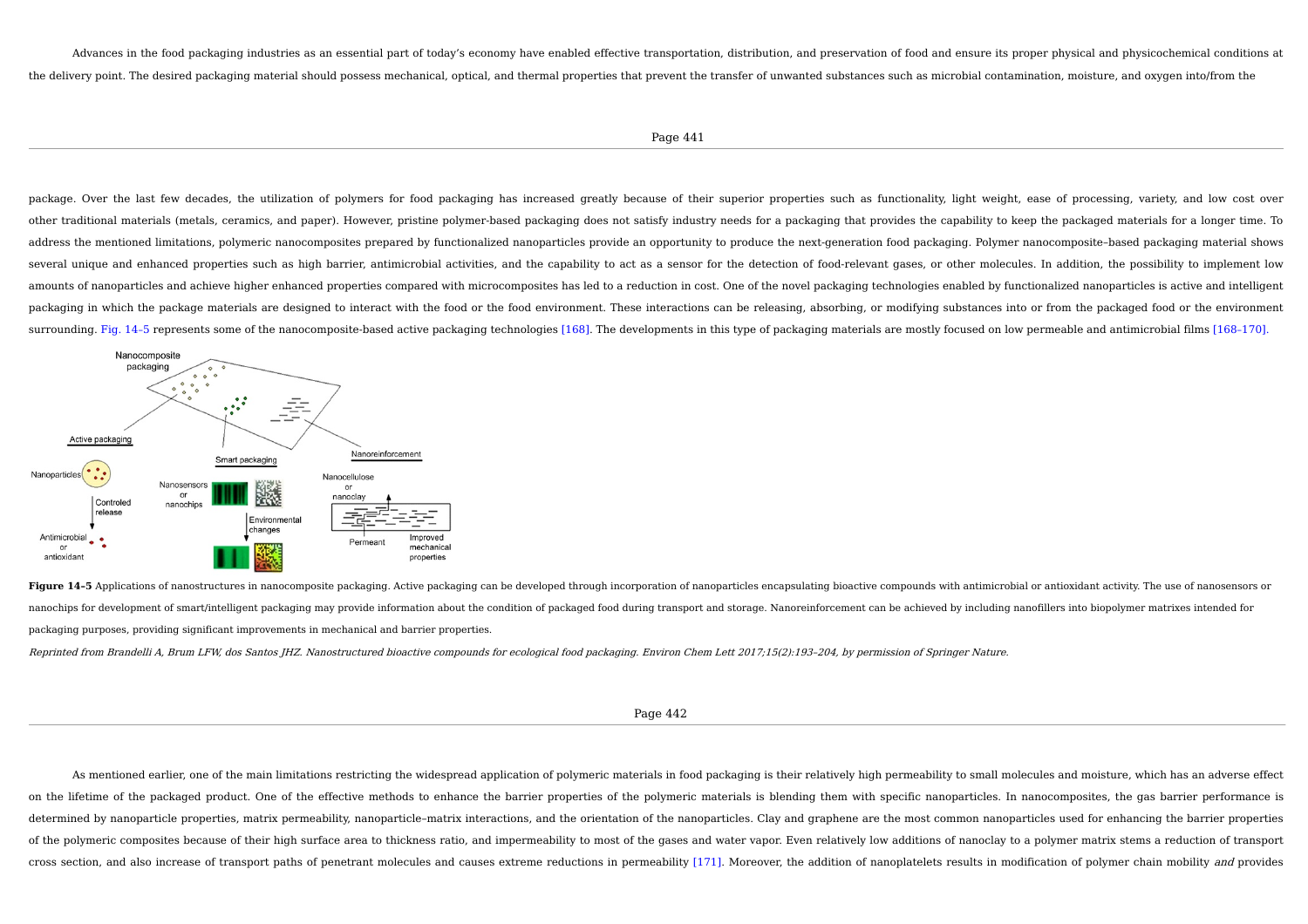lower available free volume to diffusing gas molecules and changes the solubility parameters [172.173]. The state of the dispersion and interface quality are also important parameters on nanocomposites' permeabilities, and critical role in the barrier performance of nanocomposites, which can be enhanced by proper surface modification of particles. However, low compatibility between polymer and nanoparticles results in a poor interfacial qual could lead to the presence of narrow gap around the nanofiller [174]. These gaps facilitate the flow and penetration of gas molecules and increase the permeability of the nanocomposite, which can have an adverse effect on packaged material [174]. In addition, the polymer and nanoparticle compatibility state determines the dispersion state of the nanoparticles in the polymer matrix whose possible microstructures can be classified as phase-se (microcomposite), intercalated, and exfoliated as shown in Fig. 14–6 [175]. In the case of phase-

### Page 443

separated nanocomposites, nanoplatelet tactoids are formed in the matrix and no separation of nanoplatelets occurs and polymer chains surround clay nanoplatelets without penetration between the layers. In intercalated nanocomposites, some of the molecular polymer penetrates between nanoplates while the overall order of the nanoplatelets is preserved. In the exfoliated nanocomposites, the layers are completely separated and dispersed ind within the continuous polymer matrix. The highest barrier improvements are expected from fully exfoliated polymer nanocomposites because in this state the nanoparticle platelets will have the highest surface area [176].



Figure 14-6 Scheme of different types of composite arising from the interaction of layered silicates and polymers: (A) phase-separated microcomposite, (B) intercalated nanocomposite, and (C) exfoliated nanocomposite. Reprinted from Alexandre M, Dubois P. Polymer-layered silicate nanocomposites: preparation, properties and uses of a new class of materials. Mater Sci Eng Rep 2000;28(1):1-63, by permission of Elsevier.

Antibacterial activity is another desired property for food packaging materials that extends the shelf life and safety of food products by reducing the growth rate of microorganisms [177,178]. The polymeric nanocomposites based on metal nanoparticles such as Ag TiO<sub>2</sub> and ZnO as antimicrobial agents showed high antimicrobial performance for a broad spectrum of microorganisms [179,180]. The presence of antibacterial nanoparticles in polymeri nanocomposite structure not only inhibits initial undesirable microorganisms but also averts the residual activity over time by controlled migration of the compound into the food [181]. The antibacterial activity of nanopa from various mechanisms including direct interaction with the microbial cells and causing damage in the cells' structure, oxidizing cell components, and producing reactive oxygen species or dissolved heavy metal ions [182, 14–7 shows various mechanisms of antimicrobial activities exerted by nanomaterials [182].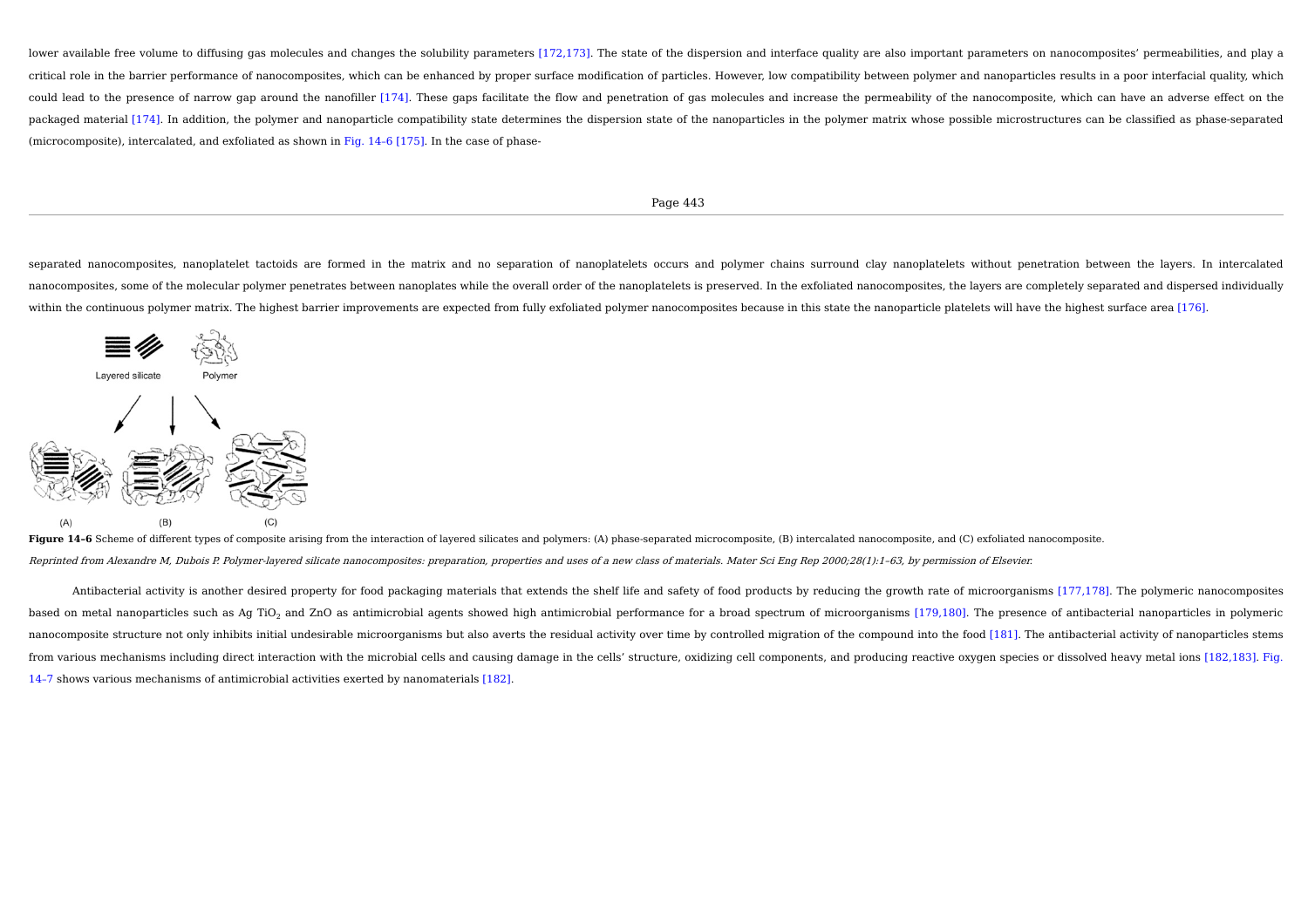

**Figure 14–7** Various mechanisms of antimicrobial activities exerted by nanomaterials.

Reprinted from Li Q, Mahendra S, Lyon DY, Brunet L, Liga MV, Li D, et al. Antimicrobial nanomaterials for water disinfection and microbial control: potential applications and implications. Water Res 2008;42(18):4591-602, b

# **14.3.2 Nanocomposites in Membrane Technology**

Membrane technology is widely applied in various industries such as water treatment, molecular separations, biomolecule purification, environmental remediation, gas separation,

Page 444

petroleum chemicals, and fuel production [184,185]. Polymeric membranes technology is an attractive alternative to inorganic membrane equivalents because of their high flexibility, low energy requirements, relatively low preparation cost, and environmental friendliness [186,187]. However, application of polymeric membranes is facing several challenges regarding their mechanical performance, thermal stability, permeability, and selectivity Nanomodifications and utilization of nanoparticles on the polymeric structures are considered as an effective way to address the mentioned challenges to produce membranes with higher reliability. These nanoparticle modifie membranes are categorized into four distinct categories, namely, conventional nanocomposites, thin-film nanocomposites, thin-film composites with nanocomposite substrate, and surface located nanocomposites; these are schematically shown in Fig. 14–8 [186]. These nanocomposites can enhance the process efficiency and cost for various applications and have gained considerable attention in the cutting edge applications and high-performance membrane production in fuel cells, proton exchange membrane, sensors, batteries, solvents, and water treatment [189].



**Figure 14–8** Typical types of nanocomposite membranes TFC, Thin-film composite.

Reprinted from Yin J, Deng B. Polymer–matrix nanocomposite membranes for water treatment. J Memb Sci 2015;479:256–75, by permission of Elsevier.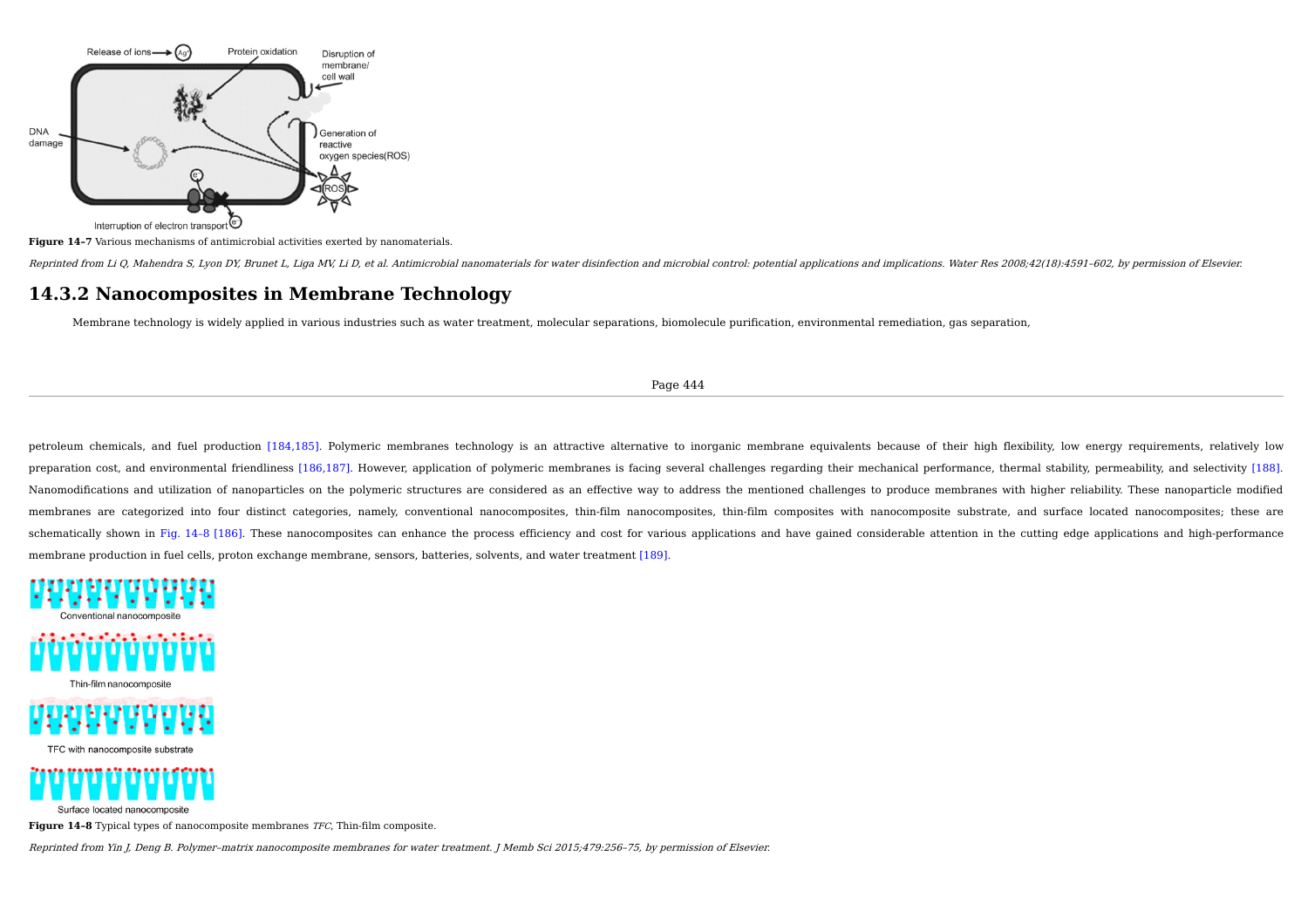The nanocomposite structure combines the properties of each component and offers novel and unique properties that were not available previously. One of the important examples of nanocomposite technology development's effect on membrane application is the direct methanol fuel cell (DMFC). The conventional polymeric DMFC membranes' efficiency is constrained by the high rate of methanol permeation through a polymeric membrane, which causes the chemical reaction of the fuel with oxygen and depolarization of the cathode [190]. Therefore, it is highly desirable to have a membrane with reduced methanol

permeation. One of the examples of utilization of nanocomposites in this area of application is proposed by Song et al. [190] who used Nafion polymer-layered silicate nanocomposite as a membrane in which the strong interaction of Nafion polymer chains with exfoliated clays significantly decreased methanol crossover through nanocomposite membranes by only 1 wt.% organoclay fillers. In addition, nanoclay improved the thermal decomposit temperature and mechanical properties of the Nafion-based membrane [190].

Another example of the enhanced performance of membranes through the incorporation of nanoparticles is membranes used in water and wastewater treatment in which contamination of membrane reduces the flux by the time [187,191]. To address this issue, Bae et al. [192] fabricated TiO<sub>2</sub> entrapped membranes from three different polymers of polysulfone, polyvinylidene fluoride, and polyacrylonitrile to be used in filtration of the act TiO<sub>2</sub> entrapped membrane showed lower flux decline compared with neat polymeric membrane regardless of the polymeric matrix. In another work, Cao et al. [193] prepared a poly(ethylene oxide)/graphene oxide proton conducti membrane with enhanced performance compared with commercially available ones. The presence of GO in the poly(ethylene oxide) matrix increases the conductivity through the proton released from the COOH groups on the GO sheets as an ion conductivity mechanism. There are several other examples of nanocomposite-based membrane designs in the literature that can further improve the efficiency and generate a new generation of membranes for fut applications in energy and various environmental applications, which can boost the future view of our ecosystem.

# **14.3.3 Nanocomposites in Energy Applications**

Sustainable, efficient, and clean energy storage is another area that is taken to a whole new level by nanocomposite materials. Hydrogen is one of the renewable, convenient, safe, versatile, and clean energy fuel sources, provides a significant reduction in the greenhouse gas emissions and fossil fuels consumption, and has high energy conversion efficiency [194,195]. The hydrogen storage systems are regarded as the key challenge in large-sc commercial applications of hydrogen energy [196]. As pressurized tank and cryogenic liquid hydrogen techniques fail to satisfy the primary requirements for a hydrogen storage system such as being inexpensive, safe, deliver efficiency, and material-based storage systems are expected to provide a final solution for this issue [196,197].

However, simple material systems with only one component failed to operate in ambient temperature ranges, and they suffer from low efficiency of fueling and serious concerns about their safety and slow kinetics [198]. The polymeric nanocomposites are considered to have potential promise for hydrogen storage among other counterparts [199]. Saner Okan et al. [27] combined the beneficial features of polypyrrole (PPy) with those of CNT and considerably improved the hydrogen storage capacity of the nanocomposite structure compared with the neat polymer and pure CNT. In the mentioned work, CNT and PPy adsorbed 0.46 wt.% and 0.14 wt.% hydrogen while their composite adsorbed 1.66 wt.% hydrogen [27]. Fig. 14-9A-C exhibit the nanostructures of PPy, CNT, PPy:CNT composite, respectively. Furthermore, Fig. 14-9D shows hydrogen sorption curves of pristine CNT, PPy, oxCNT, and

Page 446

Py:CNT composite in the range of 0-9000 mbar pressure at room temperature indicating that pristine CNT, PPy, oxCNT, and Py:CNT adsorb 0.46, 0.14, 1.03, and 1.66 wt.% hydrogen, respectively bespeaking that the hydrogen storage properties of the produced nanocomposites are considerably higher than the individual components.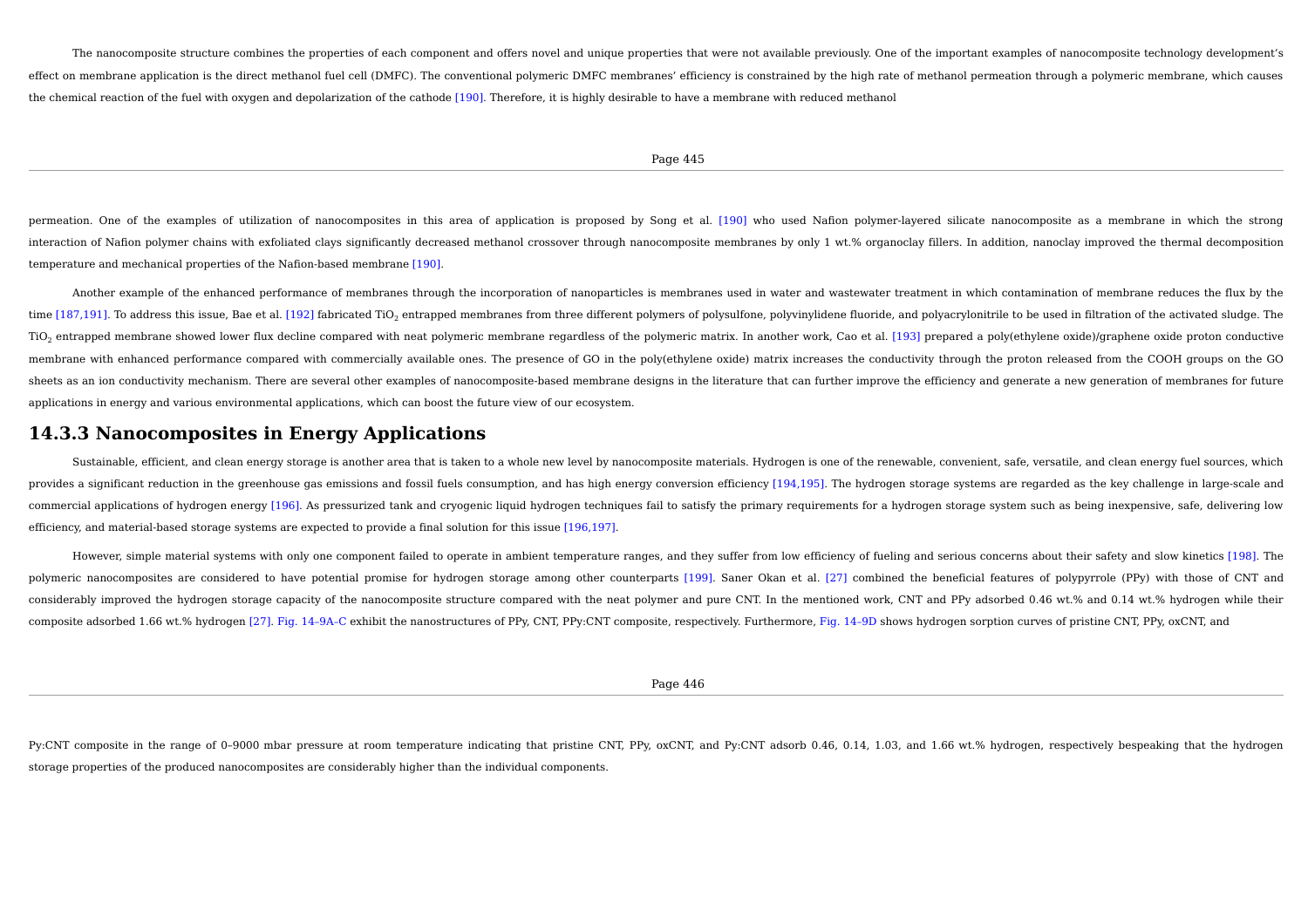

**Figure 14-9** SEM images of (A) pristine PPy, (B) pristine CNT, (C) Py:CNT=1:1 composite, and (D) the comparison of adsorption isotherms of pristine CNT, PPy, oxCNT, and Py:CNT=1:1. Reprinted from Okan BS, Zanjani JSM, Letofsky-Papst I, Cebeci FC, Menceloglu YZ. Morphology-controllable synthesis and characterization of carbon nanotube/polypyrrole composites and their hydrogen storage capacities. Mater 2015;167(Suppl. C):171–80, by permission of Elsevier.

In another study Muthu et al. [200] employed sulfonated poly(ether-ether-ketone) (SPEEK) and hexagonal boron nitride (h-BN) nanoparticles, to obtain high-performance hydrogen storage material and they enhanced the hydrogen storage from 0.66 wt.% for neat SPEEK to 2.98 wt.% in SPEEK-BN nanocomposite. Kim et al. [201] reported hydrogen adsorption in the polyaniline-vanadium oxide nanocomposites of up to ~1.8 wt% at 77 K and ~0.16 wt% at 298 K whereas neither polyaniline (~0.2 wt% at 77 K) nor pristine vanadium

Page 447

pentoxide powder (~0.2 wt% at 77 K) were able to adsorb similar amount of hydrogen. Makridis et al. [202] used Mg-nanoparticles produced by laser ablation technique as shown in Fig. 14-10 and observed that Mgnanoparticles in a polymer matrix exhibit more rapid hydrogen uptake compared with Mg-pure types (<20 minutes at 250°C) with a high capacity of 6 wt.% with excellent reversibility under vacuum at 250°C, which is a relative temperature with regard to the necessary ~330°C for Mg-bulk materials. These studies bespeak the high potential of nanocomposites for hydrogen storage in the near future.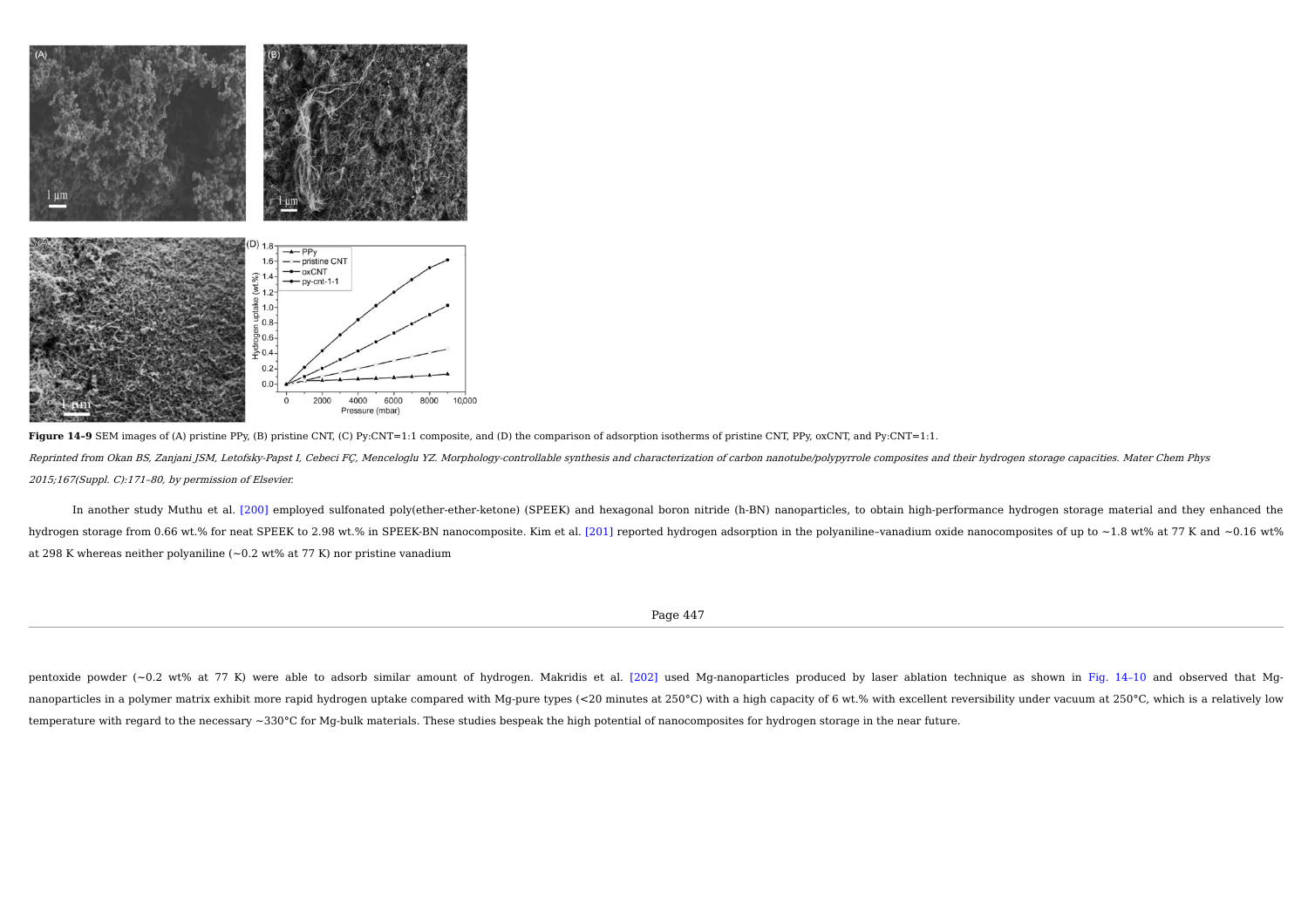

**Figure 14–10** Laser-generated nanoparticles for nanocomposites.

Reprinted from Makridis SS, Gkanas EI, Panagakos G, Kikkinides ES, Stubos AK, Wagener P, et al. Polymer-stable magnesium nanocomposites prepared by laser ablation for efficient hydrogen storage. Int J Hydrogen Energy 2013; permission of Elsevier.

# **14.4 Conclusion and Outlook**

The rapid development of nanoparticle-based nanocomposites has a huge impact on many technological areas. There are a vast variety of nanoparticles that are used in the preparation of polymeric nanocomposites in which a small change in their physical or chemical structure leads to a completely different property and a set of novel applications. Engineers and researchers are in a constant attempt to create novel nanomaterials or modify current ones to achieve many advantageous properties that were not available before. However, some of these properties that are desired from a technical point of view are undesirable and harmful to the environment and ecosystem. Therefore, there is a need for extensive toxicological research for this class of materials to avoid any possible risk and facilitate their safe implementation in future products. The first part of this chapter provides a short review on the

Page 448

toxicity of some of the most important and commercially used nanoparticles utilized in polymeric nanocomposite production. Despite several research attempts focusing on the toxic behavior of nanomaterials, it has been seen there is no clear and solid understanding of their molecular scale mechanisms and proper procedures to prevent their adverse effect on the environment. It has been discussed that functionalization can increase or decrease nanomaterials' toxic effect depending on the nanomaterials' nature and surface functionalization type. The complex and in several cases the unknown toxic behavior of nanoparticles raises serious concern about their effect on human health and ecosystems and signifies the necessity of further scientific exploration and governmental regulations on their use. In addition, nanoparticle-based polymeric nanocomposites are a useful material class for a wide variety of applications that can promote human life and also serve our ecosystem. The replacement of conventional materials with their nanocomposite counterparts has increased the efficiency, lifetime, and reliability, and enabled several novel applications in various areas such as food packaging, membranes, and energy storage systems, among others. To reiterate, nanocomposites with their unique properties are key for further technological advancement in many areas. However, further multidisciplinary research is needed to evolve the understanding of their environmental effects and produce nanocomposites with minimum adverse effect on the ecosystem.

# **References**

- **[1]** S. Lordan and C.L. Higginbotham, Effect of serum concentration on the cytotoxicity of clay particles, Cell Biol Int **36** (1), 2012, 57–61.
- [2] P. del Pino, S.G. Mitchell and B. Pelaz, Design and characterization of functional nanoparticles for enhanced bio-performance, In: J.M. Guisan, (Ed), Immobilization of enzymes and cells, 3rd ed., 2013, Humana Press Totowa, NJ, 165–207.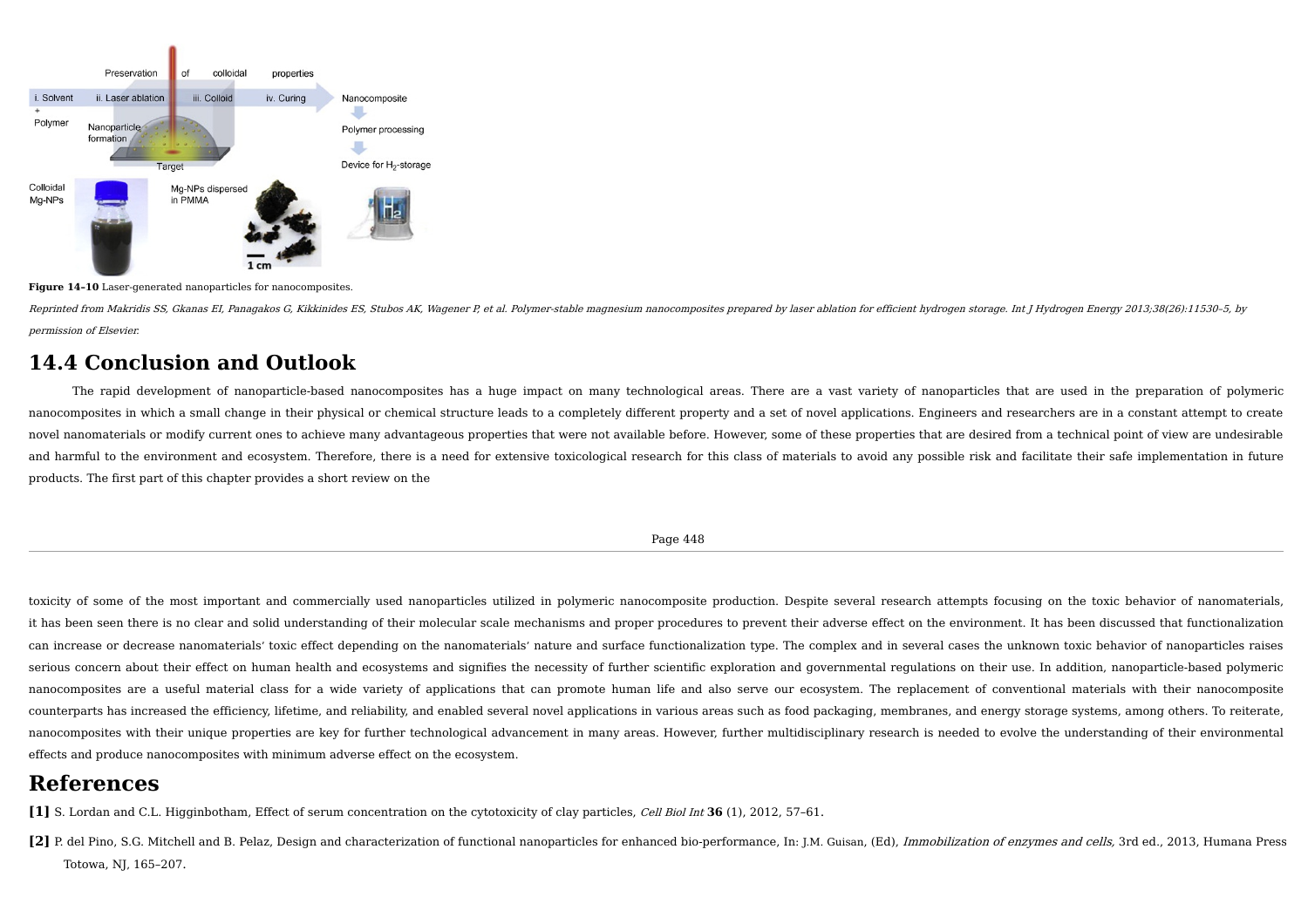- **[3]** U. Tritschler, S. Pearce, J. Gwyther, G.R. Whittell and I. Manners, 50th anniversary perspective: functional nanoparticles from the solution self-assembly of block copolymers, Macromolecules **50** (9), 2017, 3439–3463.
- **[4]** The EU Commission Recommendation on the Definition of Nanomaterial E, European Commission, Brussels; 2011.
- **[5]** Sreeprasad TS, Pradeep T. Noble metal nanoparticles. In: Vajtai R, editor. Springer handbook of nanomaterials. Berlin, Heidelberg; 2013. p. 303–388.
- **[6]** C.T. Shindu, Harshita, M. Pawan Kumar and T. Sushama, Ceramic nanoparticles: fabrication methods and applications in drug delivery, Curr Pharm Des **21** (42), 2015, 6165–6188.
- [7] J. Seyyed Monfared Zanjani, B. Saner Okan, I. Letofsky-Papst, M. Yildiz and Y.Z. Menceloglu, Rational design and direct fabrication of multi-walled hollow electrospun fibers with controllable structure and surface properties, Eur Polym J **62**, 2015, 66–76.
- **[8]** M. Bangal, S. Ashtaputre, S. Marathe, A. Ethiraj, N. Hebalkar, S.W. Gosavi, et al., Semiconductor nanoparticles, Hyperfine Interact **160** (1), 2005, 81–94.
- **[9]** Zanjani Jamal Seyyed M, Okan Burcu S, Menceloglu Y, Yildiz M. Self-healing thermosetting composites: concepts, chemistry, and future advances.
- **[10]** M. Ullah, J. Seyyed Monfared Zanjani, L. Haghighi Poudeh, M. Siddiq, B. Saner Okan, M. Yildiz, et al., Manufacturing functionalized mono-crystalline diamond containing electrospun fibers reinforced epoxy composites with improved mechanical characteristics, Diam Relat Mater **76**, 2017, 90–96.

- **[12]** L. Haghighi Poudeh, B. Saner Okan, J. Seyyed Monfared Zanjani, M. Yildiz and Y. Menceloglu, Design and fabrication of hollow and filled graphene-based polymeric spheres via core-shell electrospraying, RSC Adv **5** (111), 2015, 91147–91157.
- [13] G. Salazar-Alvarez, J. Qin, V. Šepelák, I. Bergmann, M. Vasilakaki, K.N. Trohidou, et al., Cubic versus spherical magnetic nanoparticles: the role of surface anisotropy, J Am Chem Soc 130 (40), 2008, 13234-13239.
- **[14]** Z. Zarghami, M. Ramezani and K. Motevalli, ZnO nanorods/nanoparticles: novel hydrothermal synthesis, characterization and formation mechanism for increasing the efficiency of dye-sensitized solar cells, J Clust Sci **27** (4), 2016, 1451–1462.
- **[15]** J.S. Monfared Zanjani, B.S. Okan, Y.Z. Menceloglu and M. Yildiz, Nano-engineered design and manufacturing of high-performance epoxy matrix composites with carbon fiber/selectively integrated graphene as multi-scale reinforcements, RSC Adv **6** (12), 2016, 9495–9506.
- **[16]** D.H. Jo, J.H. Kim, T.G. Lee and J.H. Kim, Size, surface charge, and shape determine therapeutic effects of nanoparticles on brain and retinal diseases, Nanomedicine **11** (7), 2015, 1603–1611.
- **[17]** W.-T. Liu, Nanoparticles and their biological and environmental applications, J Biosci Bioeng **102** (1), 2006, 1–7.
- **[18]** M. Tsoli, H. Kuhn, W. Brandau, H. Esche and G. Schmid, Cellular uptake and toxicity of Au55 clusters, Small **1** (8–9), 2005, 841–844.
- **[19]** K. Donaldson and A. Seaton, A short history of the toxicology of inhaled particles, Part Fibre Toxicol **9**, 2012, 13.
- **[20]** K. Donaldson, V. Stone, A. Clouter, L. Renwick and W. MacNee, Ultrafine particles, Occup Environ Med **58** (3), 2001, 211.
- **[21]** A.A. Shvedova, E. Kisin, A.R. Murray, V.J. Johnson, O. Gorelik, S. Arepalli, et al., Inhalation vs. aspiration of single-walled carbon nanotubes in C57BL/6 mice: inflammation, fibrosis, oxidative stress, and mutagenesis, Am J Physiol Lung Cell Mol Physiol **295** (4), 2008, L552–L565.
- **[22]** K. Donaldson, V. Stone, C.L. Tran, W. Kreyling and P.J.A. Borm, Nanotoxicology, Occup Environ Med **61** (9), 2004, 727.

**<sup>[11]</sup>** J.S. Monfared Zanjani, B.S. Okan, M. Yildiz and Y. Menceloglu, Fabrication and morphological investigation of multi-walled electrospun polymeric nanofibers, MRS Proc **1621**, 2014, 119–126.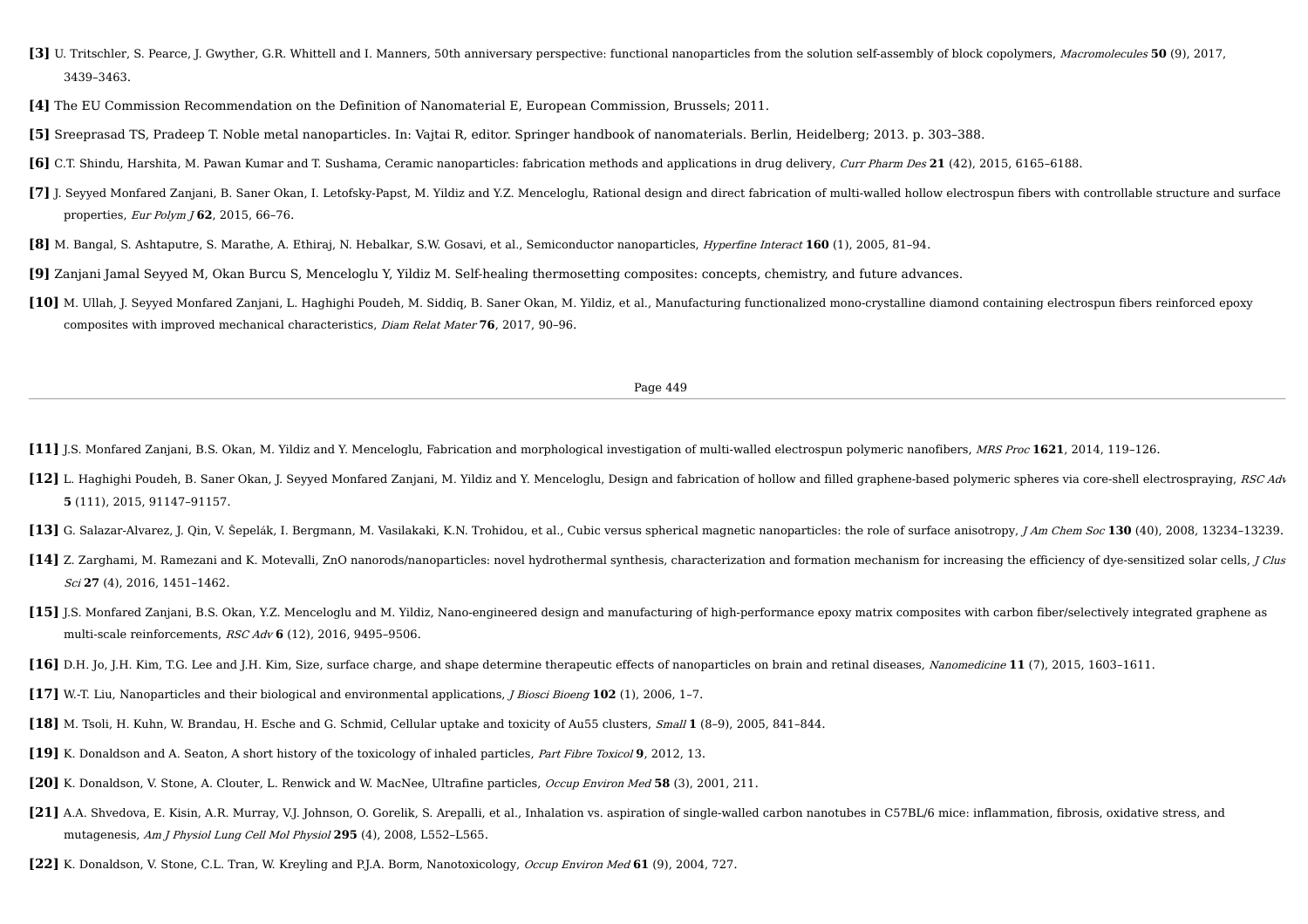- **[23]** C.L. Tran and DBRTCASADJKD, Inhalation of poorly soluble particles. II. influence of particle surface area on inflammation and clearance, Inhal Toxicol **12** (12), 2000, 1113–1126.
- **[24]** L.E. Ogden, Nanoparticles in the environment: tiny size, large consequences?, Bioscience **63** (3), 2013, 236.
- **[25]** A.M. Knaapen, P.J.A. Borm, C. Albrecht and R.P.F. Schins, Inhaled particles and lung cancer. Part A: Mechanisms, Int J Cancer **109** (6), 2004, 799–809.
- [26] K. Donaldson, R. Aitken, L. Tran, V. Stone, R. Duffin, G. Forrest, et al., Carbon nanotubes: a review of their properties in relation to pulmonary toxicology and workplace safety, Toxicol Sci 92 (1), 2006, 5-22.
- **[27]** B.S. Okan, J.S.M. Zanjani, I. Letofsky-Papst, F.Ç. Cebeci and Y.Z. Menceloglu, Morphology-controllable synthesis and characterization of carbon nanotube/polypyrrole composites and their hydrogen storage capacities, Mater Chem Phys **167** (Suppl. C), 2015, 171–180.
- **[28]** M. Yumura, Carbon nanotube industrial applications, AIST Today (Int Ed) **10**, 2003, 8–9.
- **[29]** F. Lu, L. Gu, M.J. Meziani, X. Wang, P.G. Luo, L.M. Veca, et al., Advances in bioapplications of carbon nanotubes, Adv Mater **21** (2), 2009, 139–152.
- **[30]** R. Ding, G. Lu, Z. Yan and M. Wilson, Recent advances in the preparation and utilization of carbon nanotubes for hydrogen storage, J Nanosci Nanotechnol **1** (1), 2001, 7–29.
- **[31]** Z. Tang, L. Zhang, N. Wang, X. Zhang, G. Wen, G. Li, et al., Superconductivity in 4 angstrom single-walled carbon nanotubes, Science **292** (5526), 2001, 2462–2465.

- **[32]** R.H. Baughman, A.A. Zakhidov and W.A. de Heer, Carbon nanotubes—the route toward applications, Science **297** (5582), 2002, 787.
- **[33]** M. Kaseem, K. Hamad and Y.G. Ko, Fabrication and materials properties of polystyrene/carbon nanotube (PS/CNT) composites: a review, Eur Polym J **79**, 2016, 36–62.
- **[34]** H. Dai, Carbon nanotubes: synthesis, integration, and properties, Acc Chem Res **35** (12), 2002, 1035–1044.
- **[35]** H. Dai, Nanotube growth and characterization, In: M.S. Dresselhaus, G. Dresselhaus and P. Avouris, (Eds.), Carbon nanotubes: synthesis, structure, properties, and applications, 2001, Springer, Berlin, Heidelberg, 29–53.
- **[36]** C.-W. Lam, J.T. James, R. McCluskey and R.L. Hunter, Pulmonary toxicity of single-wall carbon nanotubes in mice 7 and 90 days after intratracheal instillation, Toxicol Sci **77** (1), 2004, 126–134.
- **[37]** Y. Wu, J.S. Hudson, Q. Lu, J.M. Moore, A.S. Mount, A.M. Rao, et al., Coating single-walled carbon nanotubes with phospholipids, J Phys Chem <sup>B</sup> **110** (6), 2006, 2475–2478.
- **[38]** A. Helland, P. Wick, A. Koehler, K. Schmid and C. Som, Reviewing the environmental and human health knowledge base of carbon nanotubes, Ciência Saúde Coletiva **13** (2), 2008, 441–452.
- [39] S. Liu, T.H. Zeng, M. Hofmann, E. Burcombe, J. Wei, R. Jiang, et al., Antibacterial activity of graphite, graphite oxide, graphene oxide, and reduced graphene oxide; Membrane and oxidative stress, ACS Nano 5 (9) 2011, 6971–6980.
- **[40]** O.V. Kharissova, B.I. Kharisov and E.G. de Casas Ortiz, Dispersion of carbon nanotubes in water and non-aqueous solvents, RSC Adv **3** (47), 2013, 24812–24852.
- **[41]** H.F. Lecoanet, J.-Y. Bottero and M.R. Wiesner, Laboratory assessment of the mobility of nanomaterials in porous media, Environ Sci Technol **38** (19), 2004, 5164–5169.
- **[42]** P.E. Díaz-Flores, J.A. Arcibar-Orozco, N.V. Perez-Aguilar, J.R. Rangel-Mendez, V.M. Ovando Medina and J.A. Alcalá-Jáuegui, Adsorption of organic compounds onto multiwall and nitrogen-doped carbon nanotubes: insights into the adsorption mechanisms, Water Air Soil Pollut **228** (4), 2017, 133.
- **[43]** M. Shen, S.H. Wang, X. Shi, X. Chen, Q. Huang, E.J. Petersen, et al., Polyethyleneimine-mediated functionalization of multiwalled carbon nanotubes: synthesis, characterization, and in vitro toxicity assay, J Phys Chem <sup>C</sup> **113** (8), 2009, 3150–3156.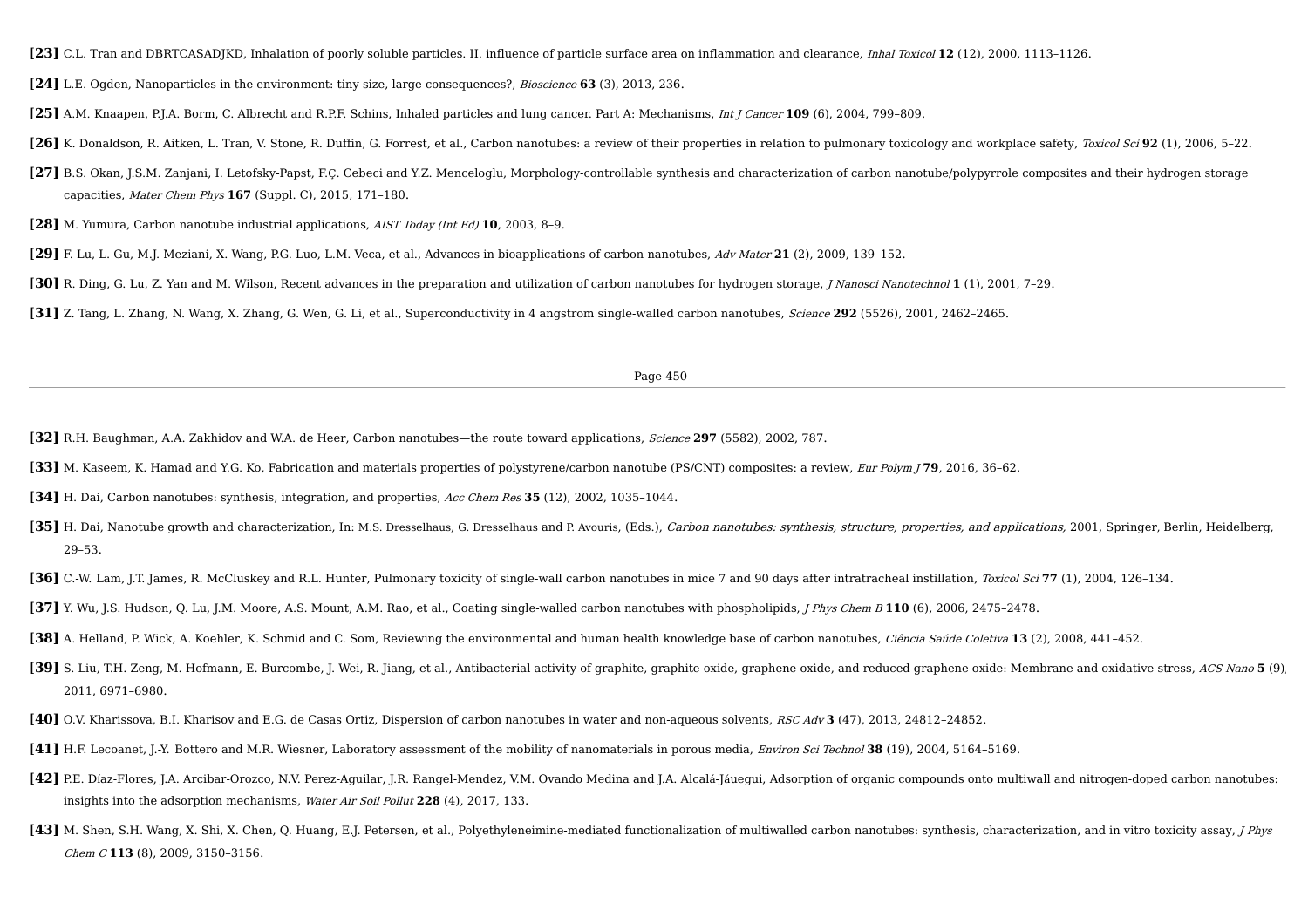- **[44]** K. Pulskamp, S. Diabaté and H.F. Krug, Carbon nanotubes show no sign of acute toxicity but induce intracellular reactive oxygen species in dependence on contaminants, Toxicol Lett **168** (1), 2007, 58–74.
- [45] A. Jos, S. Pichardo, M. Puerto, E. Sánchez, A. Grilo and A.M. Cameán, Cytotoxicity of carboxylic acid functionalized single wall carbon nanotubes on the human intestinal cell line Caco-2, Toxicol In Vitro 23 (8), 2009, 1491–1496.
- [46] R.K. Saxena, W. Williams, J.K. McGee, M.J. Daniels, E. Boykin and M. Ian Gilmour, Enhanced in vitro and in vivo toxicity of poly-dispersed acid-functionalized single-wall carbon nanotubes, Nanotoxicology 1 (4), 2007, 291–300.
- **[47]** C.M. Sayes, F. Liang, J.L. Hudson, J. Mendez, W. Guo, J.M. Beach, et al., Functionalization density dependence of single-walled carbon nanotubes cytotoxicity in vitro, Toxicol Lett **161** (2), 2006, 135–142.
- **[48]** J. Seyyed Monfared Zanjani, B. Saner Okan and Y. Menceloglu, Manufacturing of multilayer graphene oxide/poly(ethylene terephthalate) nanocomposites with tunable crystallinity, chain orientations and thermal transitions, Mater Chem Phys **176** (Suppl. C), 2016, 58–67.
- **[49]** B.S. Okan, A. Marset, J. Seyyed Monfared Zanjani, P.A. Sut, O. Sen, M. Çulha, et al., Thermally exfoliated graphene oxide reinforced fluorinated pentablock poly(L-lactide-co-ε-caprolactone) electrospun scaffolds: insight into antimicrobial activity and biodegradation, J Appl Polym Sci **133** (22), 2016, n/a-n/a.
- **[50]** Seyyed Monfared Zanjani J, Saner Okan B, Pappas P-N, Galiotis C, Ziya Menceloglu Y, Yildiz M. Tailoring viscoelastic response, self-heating and deicing properties of carbon-fibre reinforced epoxy composites by graphene modification. Compos Part A Appl S. 106 (2018), pp. 1-10

- **[51]** V. Dhand, K.Y. Rhee, H. Ju Kim and D. Ho Jung, A comprehensive review of graphene nanocomposites: research status and trends, J Nanomater **2013**, 2013, 14.
- **[52]** S.F. Kiew, L.V. Kiew, H.B. Lee, T. Imae and L.Y. Chung, Assessing biocompatibility of graphene oxide-based nanocarriers: a review, J Control Release **226**, 2016, 217–228.
- **[53]** M. Segal, Selling graphene by the ton, Nat Nanotechnol **4**, 2009, 612.
- **[54]** B. Mas, J.P. Fernández-Blázquez, J. Duval, H. Bunyan and J.J. Vilatela, Thermoset curing through Joule heating of nanocarbons for composite manufacture, repair and soldering, Carbon NY **63** (Suppl. C), 2013, 523–529.
- **[55]** K. Zhang, K.C. Kemp and V. Chandra, Homogeneous anchoring of TiO<sup>2</sup> nanoparticles on graphene sheets for waste water treatment, Mater Lett **81** (Suppl. C), 2012, 127–130.
- **[56]** H. Chung, M.J. Kim, K. Ko, J.H. Kim, H.-A. Kwon, I. Hong, et al., Effects of graphene oxides on soil enzyme activity and microbial biomass, Sci Total Environ **514** (Suppl. C), 2015, 307–313.
- **[57]** P. Begum and B. Fugetsu, Induction of cell death by graphene in Arabidopsis thaliana (Columbia ecotype) T87 cell suspensions, J Hazard Mater **260** (Suppl. C), 2013, 1032–1041.
- **[58]** G. Eda, G. Fanchini and M. Chhowalla, Large-area ultrathin films of reduced graphene oxide as a transparent and flexible electronic material, Nat Nanotechnol **3**, 2008, 270.
- **[59]** D.A. Jasim, H. Boutin, M. Fairclough, C. Ménard-Moyon, C. Prenant, A. Bianco, et al., Thickness of functionalized graphene oxide sheets plays critical role in tissue accumulation and urinary excretion: a pilot PET/CT study, Appl Mater Today **4** (Suppl. C), 2016, 24–30.
- **[60]** O. Akhavan and E. Ghaderi, Toxicity of graphene and graphene oxide nanowalls against bacteria, ACS Nano **4** (10), 2010, 5731–5736.
- **[61]** M. Venza, M. Visalli, C. Beninati, G.V. De Gaetano, D. Teti and I. Venza, Cellular mechanisms of oxidative stress and action in melanoma, Oxid Med Cell Longev **2015**, 2015, 481782.
- **[62]** M. Hirtz, A. Oikonomou, T. Georgiou, H. Fuchs and A. Vijayaraghavan, Multiplexed biomimetic lipid membranes on graphene by dip-pen nanolithography, Nat Commun **4**, 2013, 2591.
- **[63]** S. Liu, M. Hu, T.H. Zeng, R. Wu, R. Jiang, J. Wei, et al., Lateral dimension-dependent antibacterial activity of graphene oxide sheets, Langmuir **28** (33), 2012, 12364–12372.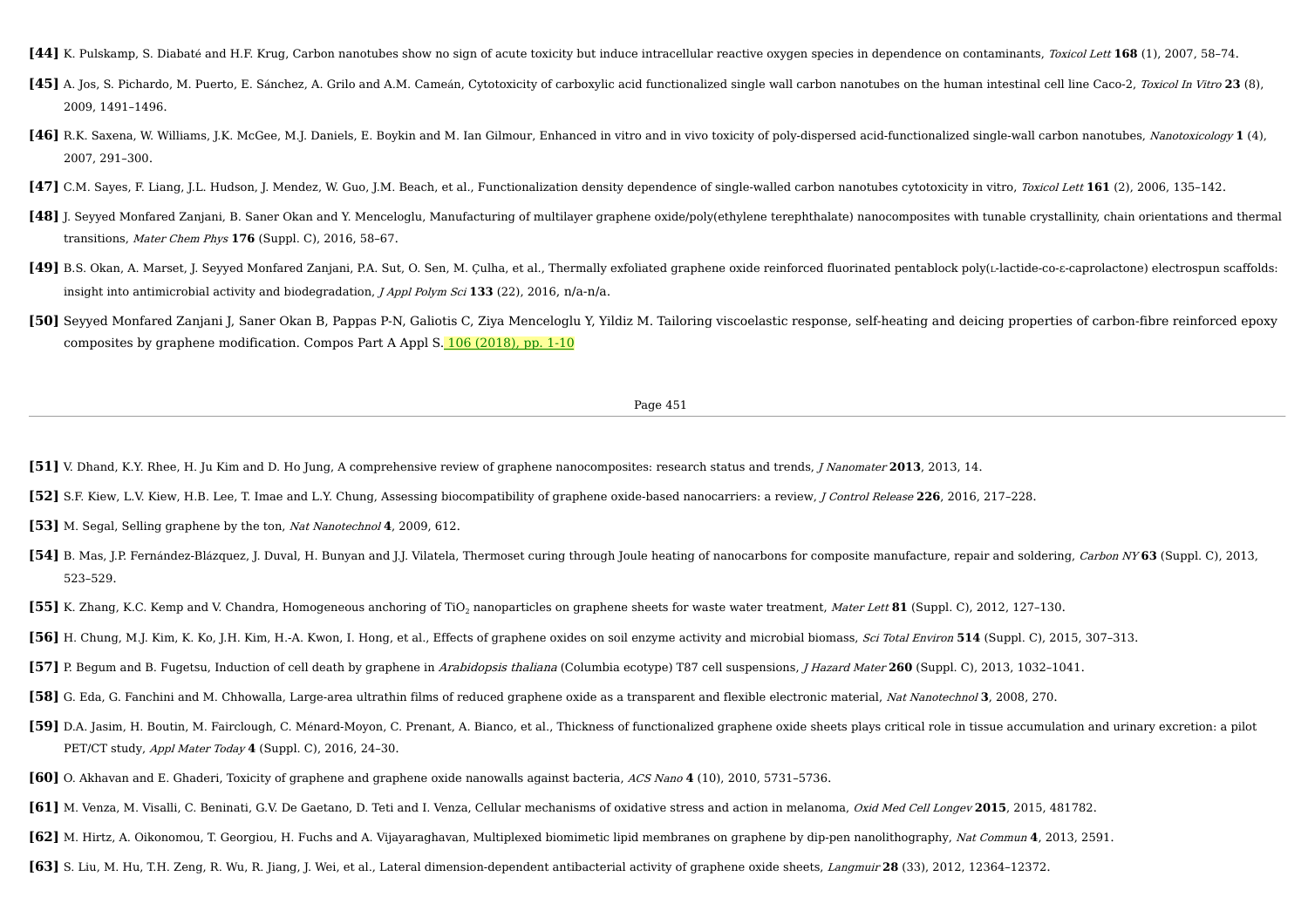- **[64]** B. Zhang, P. Wei, Z. Zhou and T. Wei, Interactions of graphene with mammalian cells: molecular mechanisms and biomedical insights, Adv Drug Deliv Rev **105** (Part B), 2016, 145–162.
- **[65]** J. Zhao, Z. Wang, J.C. White and B. Xing, Graphene in the aquatic environment: adsorption, dispersion, toxicity and transformation, Environ Sci Technol **48** (17), 2014, 9995–10009.
- **[66]** L. Guardia, S. Villar-Rodil, J.I. Paredes, R. Rozada, A. Martínez-Alonso and J.M.D. Tascón, UV light exposure of aqueous graphene oxide suspensions to promote their direct reduction, formation of graphene–metal nanoparticle hybrids and dye degradation, Carbon NY **50** (3), 2012, 1014–1024.
- **[67]** O. Akhavan and E. Ghaderi, Photocatalytic reduction of graphene oxide nanosheets on TiO<sub>2</sub> thin film for photoinactivation of bacteria in solar light irradiation, *J Phys Chem C* **113** (47), 2009, 20214–20220.
- [68] X. Ye, O. Zhou, C. Jia, Z. Tang, Y. Zhu and Z. Wan, Producing large-area, foldable graphene paper from graphite oxide suspensions by in-situ chemical reduction process, Carbon N Y 114 (Suppl. C), 2017, 424-434.
- [69] R. Kurapati, J. Russier, M.A. Squillaci, E. Treossi, C. Ménard-Moyon, A.E. Del Rio-Castillo, et al., Dispersibility-dependent biodegradation of graphene oxide by myeloperoxidase, Small 11 (32), 2015, 3985-3994.
- **[70]** M. Chen, X. Qin and G. Zeng, Biodegradation of carbon nanotubes, graphene, and their derivatives, Trends Biotechnol **35** (9), 2017, 836–846.
- **[71]** G.P. Kotchey, B.L. Allen, H. Vedala, N. Yanamala, A.A. Kapralov, Y.Y. Tyurina, et al., The enzymatic oxidation of graphene oxide, ACS Nano **5** (3), 2011, 2098–2108.

- **[72]** G. Modugno, F. Ksar, A. Battigelli, J. Russier, P. Lonchambon, E. Eleto da Silva, et al., A comparative study on the enzymatic biodegradability of covalently functionalized double- and multi-walled carbon nanotubes, Carbon NY **100** (Suppl. C), 2016, 367–374.
- [73] <del>INVALID CITATION.</del>Timothy V.Duncan, Applications of nanotechnology in food packaging and food safety: Barrier materials, antimicrobials and sensors, Journal of Colloid and Interface Science, 363, 1, 2011, 1-24
- **[74]** Okada A, Kawasumi M, Kurauchi T, Kamigaito O. Synthesis and characterization of a nylon 6-clay hybrid. Abstracts of papers of the American Chemical Society, Washington, DC; 1987. p. 10-MACR.
- **[75]** A. Okada and A. Usuki, Twenty years of polymer-clay nanocomposites, Macromol Mater Eng **291** (12), 2006, 1449–1476.
- **[76]** S. Sinha Ray and M. Okamoto, Polymer/layered silicate nanocomposites: a review from preparation to processing, Prog Polym Sci **28** (11), 2003, 1539–1641.
- **[77]** E. Manias, A. Touny, L. Wu, K. Strawhecker, B. Lu and T.C. Chung, Polypropylene/montmorillonite nanocomposites. review of the synthetic routes and materials properties, Chem Mater **13** (10), 2001, 3516–3523.
- **[78]** S. Lordan, J.E. Kennedy and C.L. Higginbotham, Cytotoxic effects induced by unmodified and organically modified nanoclays in the human hepatic HepG2 cell line, J Appl Toxicol **31** (1), 2011, 27–35.
- **[79]** S. Jayrajsinh, G. Shankar, Y.K. Agrawal and L. Bakre, Montmorillonite nanoclay as a multifaceted drug-delivery carrier: a review, J Drug Deliv Sci Technol **39** (Suppl. C), 2017, 200–209.
- [80] S. Hong, J.A. Hessler, M.M. Banaszak Holl, P. Leroueil, A. Mecke and B.G. Orr, Physical interactions of nanoparticles with biological membranes: the observation of nanoscale hole formation, J Chem Health Saf 13 (3), 2006, 16–20.
- **[81]** N.K. Verma, E. Moore, W. Blau, Y. Volkov and P. Ramesh Babu, Cytotoxicity evaluation of nanoclays in human epithelial cell line A549 using high content screening and real-time impedance analysis, *J Nanoparticle* Res **14** (9), 2012, 1137.
- **[82]** M. Baek, J.-A. Lee and S.-J. Choi, Toxicological effects of a cationic clay, montmorillonite in vitro and in vivo, Mol Cell Toxicol **8** (1), 2012, 95–101.
- **[83]** E.J. Murphy, E. Roberts, D.K. Anderson and L.A. Horrocks, Cytotoxicity of aluminum silicates in primary neuronal cultures, Neuroscience **57** (2), 1993, 483–490.
- **[84]** A. Wagner, R. Eldawud, A. White, S. Agarwal, T.A. Stueckle, K.A. Sierros, et al., Toxicity evaluations of nanoclays and thermally degraded byproducts through spectroscopical and microscopical approaches,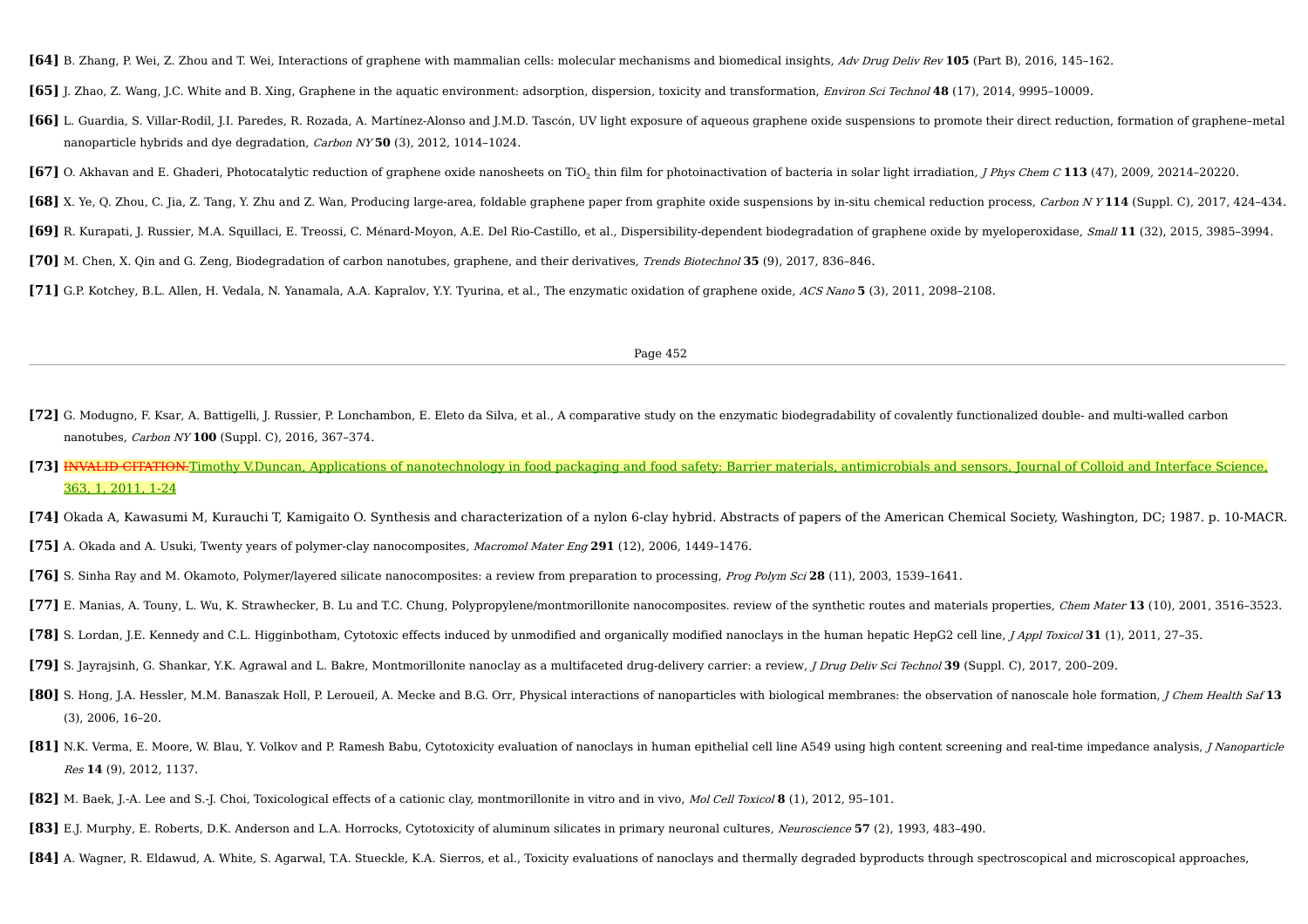Biochim Biophys Acta **1861** (1 Pt A), 2017, 3406–3415.

- **[85]** Y. Xia, M. Rubino and R. Auras, Release of nanoclay and surfactant from polymer–clay nanocomposites into a food simulant, Environ Sci Technol **48** (23), 2014, 13617–13624.
- [86] L.A.Sd.A. Prado, C.S. Karthikeyan, K. Schulte, S.P. Nunes and I.L. de Torriani, Organic modification of layered silicates: structural and thermal characterizations, *I Non-Cryst Solids* 351 (12), 2005, 970-975.
- [87] M. Zhang, Y. Lu, X. Li, Q. Chen, L. Lu, M. Xing, et al., Studying the cytotoxicity and oxidative stress induced by two kinds of bentonite particles on human B lymphoblast cells in vitro, Chem Biol Interact 183 (3), 2010, 390–396.
- **[88]** T. Yoshida, Y. Yoshioka, K. Matsuyama, Y. Nakazato, S. Tochigi, T. Hirai, et al., Surface modification of amorphous nanosilica particles suppresses nanosilica-induced cytotoxicity, ROS generation, and DNA damage in various mammalian cells, Biochem Biophys Res Commun **427** (4), 2012, 748–752.
- **[89]** Q. Liu, H. Yu, Z. Tan, H. Cai, W. Ye, M. Zhang, et al., In vitro assessing the risk of drug-induced cardiotoxicity by embryonic stem cell-based biosensor, Sens Actuators <sup>B</sup> Chem **155** (1), 2011, 214–219.
- **[90]** G. Janer, E. Fernández-Rosas, E. Mas del Molino, D. González-Gálvez, G. Vilar, C. López-Iglesias, et al., In vitro toxicity of functionalised nanoclays is mainly driven by the presence of organic modifiers, Nanotoxicology **8** (3), 2014, 279–294.

- **[91]** K. Sachin, M. Anupam and C. Kaushik. Effect of organically modified clay on mechanical properties, cytotoxicity and bactericidal properties of poly(e-caprolactone) nanocomposites, Mater Res Express 1 (4), 2014. 045302.
- **[92]** S. Maisanaba, N. Ortuño, M. Jordá-Beneyto, S. Aucejo and Á. Jos, Development, characterization and cytotoxicity of novel silane-modified clay minerals and nanocomposites intended for food packaging, Appl Clay Sci **138** (Suppl. C), 2017, 40–47.
- **[93]** S. Maisanaba, S. Pichardo, M. Puerto, D. Gutiérrez-Praena, A.M. Cameán and A. Jos, Toxicological evaluation of clay minerals and derived nanocomposites: a review, Environ Res **138** (Suppl. C), 2015, 233–254.
- **[94]** H. Abdizadeh, A.R. Atilgan, C. Atilgan and B. Dedeoglu, Computational approaches for deciphering the equilibrium and kinetic properties of iron transport proteins, Metallomics **9** (11), 2017, 1513–1533.
- **[95]** Z. Wang, L. Zhang, J. Zhao and B. Xing, Environmental processes and toxicity of metallic nanoparticles in aquatic systems as affected by natural organic matter, Environ Sci Nano **3** (2), 2016, 240–255.
- **[96]** Y.-F. Li and C. Chen, Fate and toxicity of metallic and metal-containing nanoparticles for biomedical applications, Small **7** (21), 2011, 2965–2980.
- [97] H. Abdizadeh, A.R. Atilgan and C. Atilgan, Detailed molecular dynamics simulations of human transferrin provide insights into iron release dynamics at serum and endosomal pH, *J Biol Inorg Chem* 20 (4), 2015, 705–718.
- **[98]** A. Cox, P. Venkatachalam, S. Sahi and N. Sharma, Reprint of: silver and titanium dioxide nanoparticle toxicity in plants: a review of current research, Plant Physiol Biochem **110** (Suppl. C), 2017, 33–49.
- **[99]** F. Hong, X. Yu, N. Wu and Y.-Q. Zhang, Progress of in vivo studies on the systemic toxicities induced by titanium dioxide nanoparticles, Toxicol Res **6** (2), 2017, 115–133.
- [100] S. Mallakpour, Production, characterization, and surface morphology of novel aromatic poly(amide-ester-imide)/functionalized TiO<sub>2</sub> nanocomposites via ultrasonication assisted process, Polym Bull 74 (7), 2017, 2465–2477.
- **[101]** A. Kubacka, C. Serrano, M. Ferrer, H. Lünsdorf, P. Bielecki, M.L. Cerrada, et al., High-performance dual-action polymer−TiO<sup>2</sup> nanocomposite films via melting processing, Nano Lett **7** (8), 2007, 2529–2534.
- **[102]** G. Fu, P.S. Vary and C.-T. Lin, Anatase TiO<sub>2</sub> nanocomposites for antimicrobial coatings, *J Phys Chem B* 109 (18), 2005, 8889-8898.
- [103] P. Dutilleul, L. Han, F. Valladares and C. Messier, Crown traits of coniferous trees and their relation to shade tolerance can differ with leaf type: a biophysical demonstration using computed tomography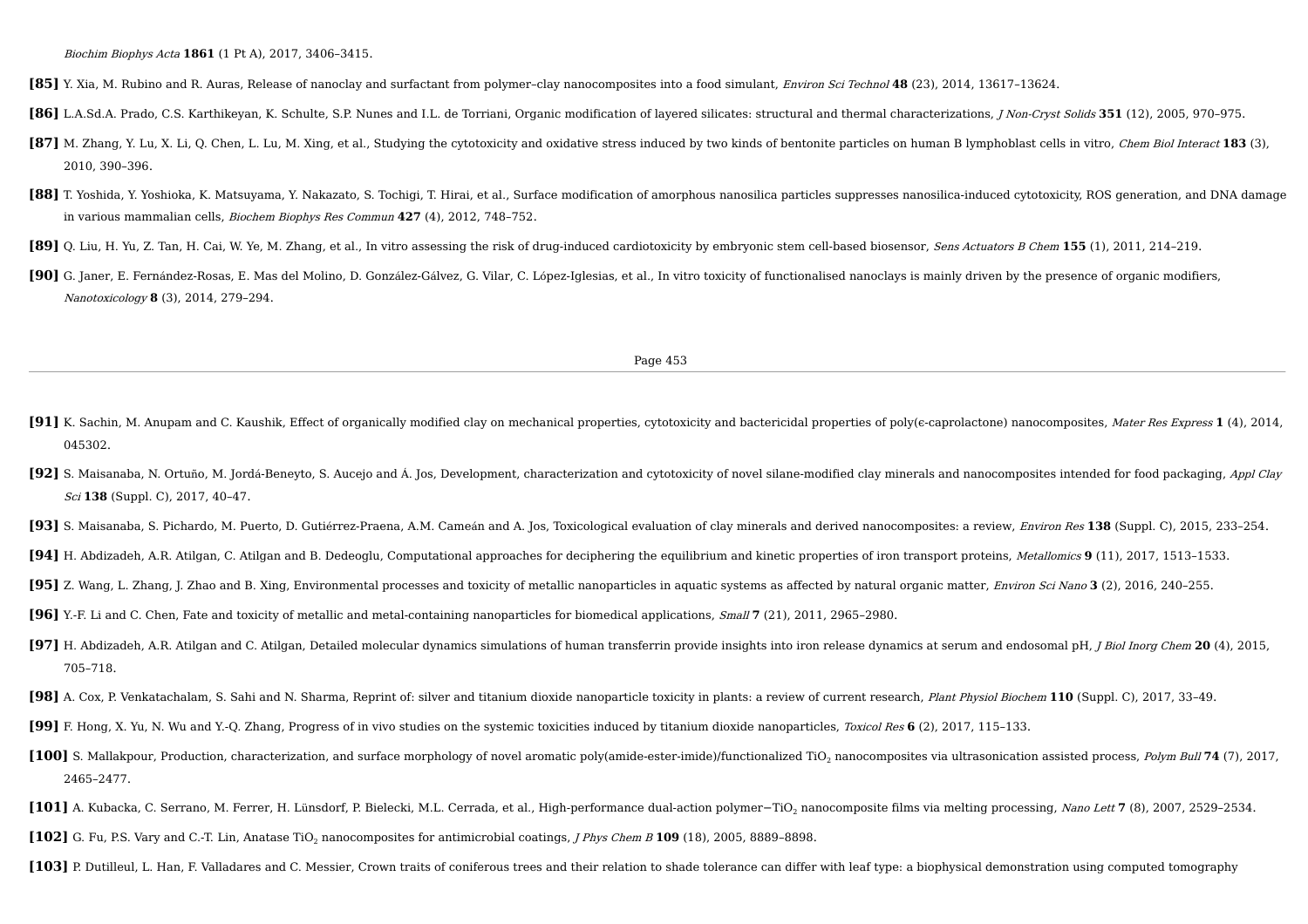scanning data, Front Plant Sci **6**, 2015, 172.

**[104]** G. Kuku and M. Culha, Investigating the origins of toxic response in TiO<sub>2</sub> nanoparticle-treated cells, Nanomaterials **7** (4), 2017, 83.

- **[105]** C. Jin, Y. Liu, L. Sun, T. Chen, Y. Zhang, A. Zhao, et al., Metabolic profiling reveals disorder of carbohydrate metabolism in mouse fibroblast cells induced by titanium dioxide nanoparticles, *I Appl Toxicol* 33 ( 2013, 1442–1450.
- **[106]** C.-Y. Jin, B.-S. Zhu, X.-F. Wang and Q.-H. Lu, Cytotoxicity of titanium dioxide nanoparticles in mouse fibroblast cells, Chem Res Toxicol **21** (9), 2008, 1871–1877.

- **[108]** N. Golbamaki, B. Rasuley, A. Cassano, R.L.M. Robinson, E. Benfenati, J. Leszczynski, et al., Genotoxicity of metal oxide nanomaterials: review of recent data and discussion of possible mechanisms. Nanoscale 7 (6), 2015, 2154–2198.
- [109] O. Yu, H. Wang, O. Peng, Y. Li, Z. Liu and M. Li, Different toxicity of anatase and rutile TiO, nanoparticles on macrophages: involvement of difference in affinity to proteins and phospholipids, *J Hazard Mater* 335, 2017, 125–134.

- **[110]** Y. Liao, W. Oue, O. Jia, Y. He. J. Zhang and P. Zhong. Controllable synthesis of brookite/anatase/rutile TiO<sub>2</sub> nanocomposites and single-crystalline rutile nanorods array, *I Mater Chem* 22 (16), 2012, 7937-7944.
- **[111]** H.J. Johnston, G.R. Hutchison, F.M. Christensen, S. Peters, S. Hankin and V. Stone, Identification of the mechanisms that drive the toxicity of TiO(2)particulates: the contribution of physicochemical characteristics, Part Fibre Toxicol **6**, 2009, 33-.
- **[112]** C. Jin, Y. Tang, F.G. Yang, X.L. Li, S. Xu, X.Y. Fan, et al., Cellular toxicity of TiO<sup>2</sup> nanoparticles in anatase and rutile crystal phase, Biol Trace Elem Res **141** (1), 2011, 3–15.
- [113] J.-R. Gurr, A.S.S. Wang, C.-H. Chen and K.-Y. Jan, Ultrafine titanium dioxide particles in the absence of photoactivation can induce oxidative damage to human bronchial epithelial cells, Toxicology 213 (1), 2005, 66–73.
- [114] E. Fabian, R. Landsiedel, L. Ma-Hock, K. Wiench, W. Wohlleben and B. van Ravenzwaay, Tissue distribution and toxicity of intravenously administered titanium dioxide nanoparticles in rats, Arch Toxicol 82 (3), 2008, 151–157.
- **[115]** J. Chen, X. Dong, J. Zhao and G. Tang, In vivo acute toxicity of titanium dioxide nanoparticles to mice after intraperitioneal injection, J Appl Toxicol **29** (4), 2009, 330–337.
- [116] I. Wang. G. Zhou. C. Chen. H. Yu, T. Wang, Y. Ma. et al., Acute toxicity and biodistribution of different sized titanium dioxide particles in mice after oral administration, Toxicol Lett 168 (2), 2007, 176-185.
- [117] Y. Ze, R. Hu, X. Wang, X. Sang, X. Ze, B. Li, et al., Neurotoxicity and gene-expressed profile in brain-injured mice caused by exposure to titanium dioxide nanoparticles. *I Biomed Mater Res A* 102 (2), 2014, 470–478.
- **[118]** F. Pflücker, V. Wendel, H. Hohenberg, E. Gärtner, T. Will, S. Pfeiffer, et al., The human stratum corneum layer: an effective barrier against dermal uptake of different forms of topically applied micronised titanium dioxide, Skin Pharmacol Physiol **14** (Suppl. 1), 2001, 92–97.
- **[119]** A.O. Gamer, E. Leibold and B. van Ravenzwaay, The in vitro absorption of microfine zinc oxide and titanium dioxide through porcine skin, Toxicol In Vitro **20** (3), 2006, 301–307.
- **[120]** N. Sadrieh, A.M. Wokovich, N.V. Gopee, J. Zheng, D. Haines, D. Parmiter, et al., Lack of significant dermal penetration of titanium dioxide from sunscreen formulations containing nano- and submicron-size TiO<sub>2</sub> particles, Toxicol Sci **115** (1), 2010, 156–166.

**<sup>[107]</sup>** E. Demir, N. Kaya and B. Kaya, Genotoxic effects of zinc oxide and titanium dioxide nanoparticles on root meristem cells of Allium cepa by comet assay, Turk J Biol **38** (1), 2014, 31–39.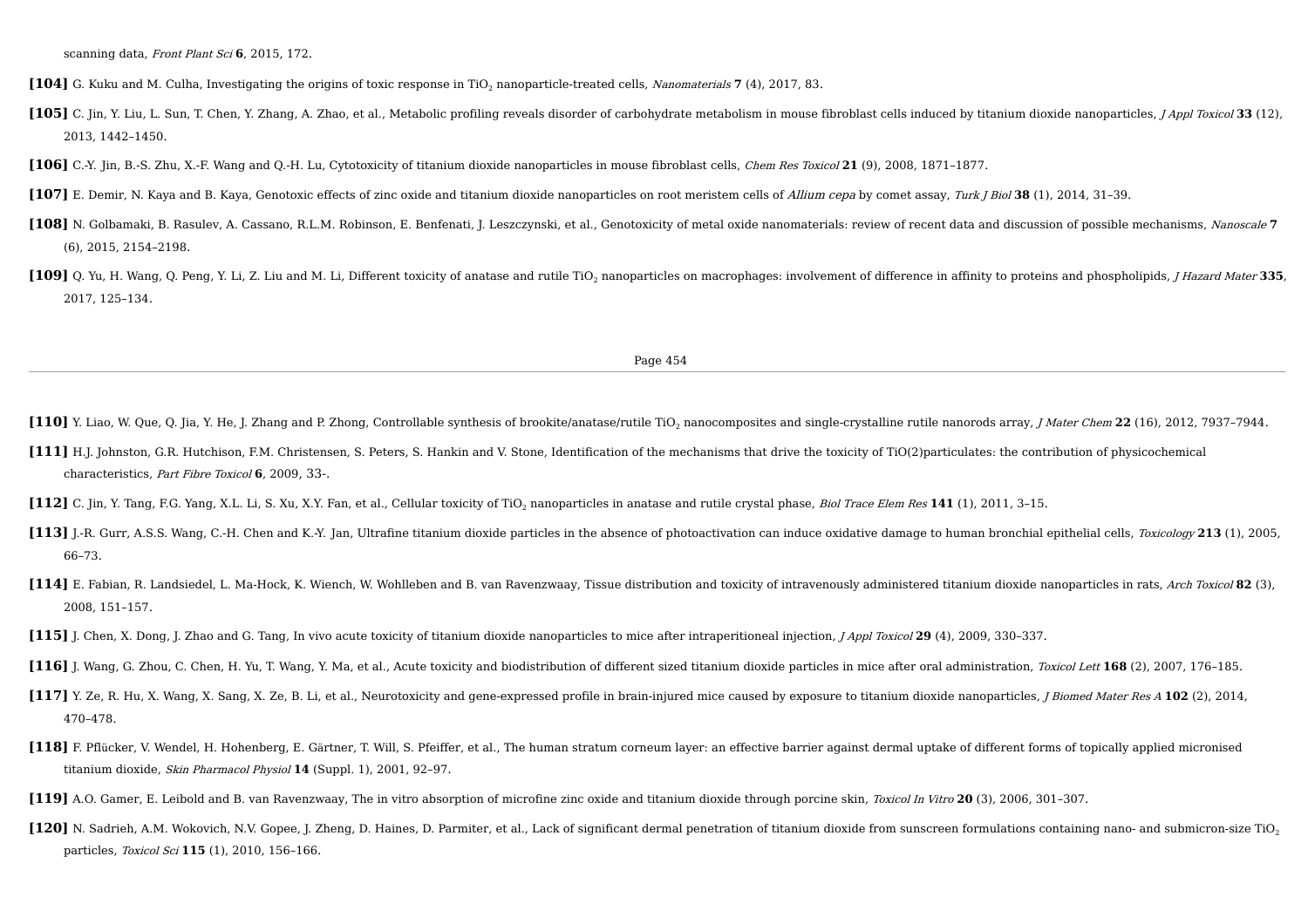- **[121]** M.üller G. Bennat, Skin penetration and stabilization of formulations containing microfine titanium dioxide as physical UV filter, Int J Cosmet Sci **22** (4), 2000, 271–283.
- **[122]** J.G. Rouse, J. Yang, J.P. Ryman-Rasmussen, A.R. Barron and N.A. Monteiro-Riviere, Effects of mechanical flexion on the penetration of fullerene amino acid-derivatized peptide nanoparticles through skin, Nano Lett **7** (1), 2007, 155–160.
- **[123]** M.T. Ramesan, P. Jayakrishnan, T. Sampreeth and P.P. Pradyumnan, Temperature-dependent AC electrical conductivity, thermal stability and different DC conductivity modelling of novel poly(vinyl cinnamate)/zinc oxide nanocomposites, J Therm Anal Calorim **129** (1), 2017, 135–145.
- **[124]** Y. Qi, J. Zhang, S. Qiu, L. Sun, F. Xu, M. Zhu, et al., Thermal stability, decomposition and glass transition behavior of PANI/NiO composites, J Therm Analy Calorim **98** (2), 2009, 533.
- **[125]** J.L. Castro-Mayorga, M.J. Fabra, A.M. Pourrahimi, R.T. Olsson and J.M. Lagaron, The impact of zinc oxide particle morphology as an antimicrobial and when incorporated in poly(3-hydroxybutyrate-co-3 hydroxyvalerate) films for food packaging and food contact surfaces applications, Food Bioprod Process **101** (Suppl. C), 2017, 32–44.
- **[126]** Y. Zhang, S. Zhuang, X. Xu and J. Hu, Transparent and UV-shielding ZnO@PMMA nanocomposite films, Opt Mater **36** (2), 2013, 169–172.
- **[127]** J. Anderson and G.Vd.W. Chris, Fundamentals of zinc oxide as a semiconductor, Rep Prog Phys **72** (12), 2009, 126501.

- **[128]** S.R. Choudhury, J. Ordaz, C.-L. Lo, N.P. Damayanti, F. Zhou and J. Irudayaraj, From the cover: zinc oxide nanoparticles-induced reactive oxygen species promotes multimodal cyto- and epigenetic toxicity, Toxicol Sci **156** (1), 2017, 261–274.
- **[129]** C.T. Ng, L.Q. Yong, M.P. Hande, C.N. Ong, L.E. Yu, B.H. Bay, et al., Zinc oxide nanoparticles exhibit cytotoxicity and genotoxicity through oxidative stress responses in human lung fibroblasts and Drosophila melanogaster, Int J Nanomed **12**, 2017, 1621–1637.
- **[130]** P. Venkatachalam, M. Jayaraj, R. Manikandan, N. Geetha, E.R. Rene, N.C. Sharma, et al., Zinc oxide nanoparticles (ZnONPs) alleviate heavy metal-induced toxicity in Leucaena leucocephala seedlings: a physiochemical analysis, Plant Physiol Biochem **110** (Suppl. C), 2017, 59–69.
- [131] J. Hou, Y. Wu, X. Li, B. Wei, S. Li and X. Wang, Toxic effects of different types of zinc oxide nanoparticles on algae, plants, invertebrates, vertebrates and microorganisms, *Chemosphere* 193 (Suppl. C), 2018, 852–860.
- [132] R. Guan, T. Kang, F. Lu, Z. Zhang, H. Shen and M. Liu, Cytotoxicity, oxidative stress, and genotoxicity in human hepatocyte and embryonic kidney cells exposed to ZnO nanoparticles, Nanoscale Res Lett 7 (1), 2012, 602.
- [133] A. Król, P. Pomastowski, K. Rafińska, V. Railean-Plugaru and B. Buszewski, Zinc oxide nanoparticles: synthesis, antiseptic activity and toxicity mechanism, Adv Colloid Interface Sci 249 (Suppl. C), 2017, 37-52.
- [134] M. Heinlaan, A. Ivask, I. Blinova, H.-C. Dubourquier and A. Kahru, Toxicity of nanosized and bulk ZnO, CuO and TiO<sub>2</sub> to bacteria *Vibrio fischeri* and crustaceans *Daphnia magna* and Thamnocephalus platyurus, Chemosphere **71** (7), 2008, 1308–1316.
- [135] M. Premanathan, K. Karthikeyan, K. Jeyasubramanian and G. Manivannan, Selective toxicity of ZnO nanoparticles toward gram-positive bacteria and cancer cells by apoptosis through lipid peroxidation, Nanomedicine **7** (2), 2011, 184–192.
- **[136]** V. Sharma, R.K. Shukla, N. Saxena, D. Parmar, M. Das and A. Dhawan, DNA damaging potential of zinc oxide nanoparticles in human epidermal cells, Toxicol Lett **185** (3), 2009, 211–218.
- **[137]** A.S. Anand, D.N. Prasad, S.B. Singh and E. Kohli, Chronic exposure of zinc oxide nanoparticles causes deviant phenotype in Drosophila melanogaster, J Hazard Mater **327** (Suppl. C), 2017, 180–186.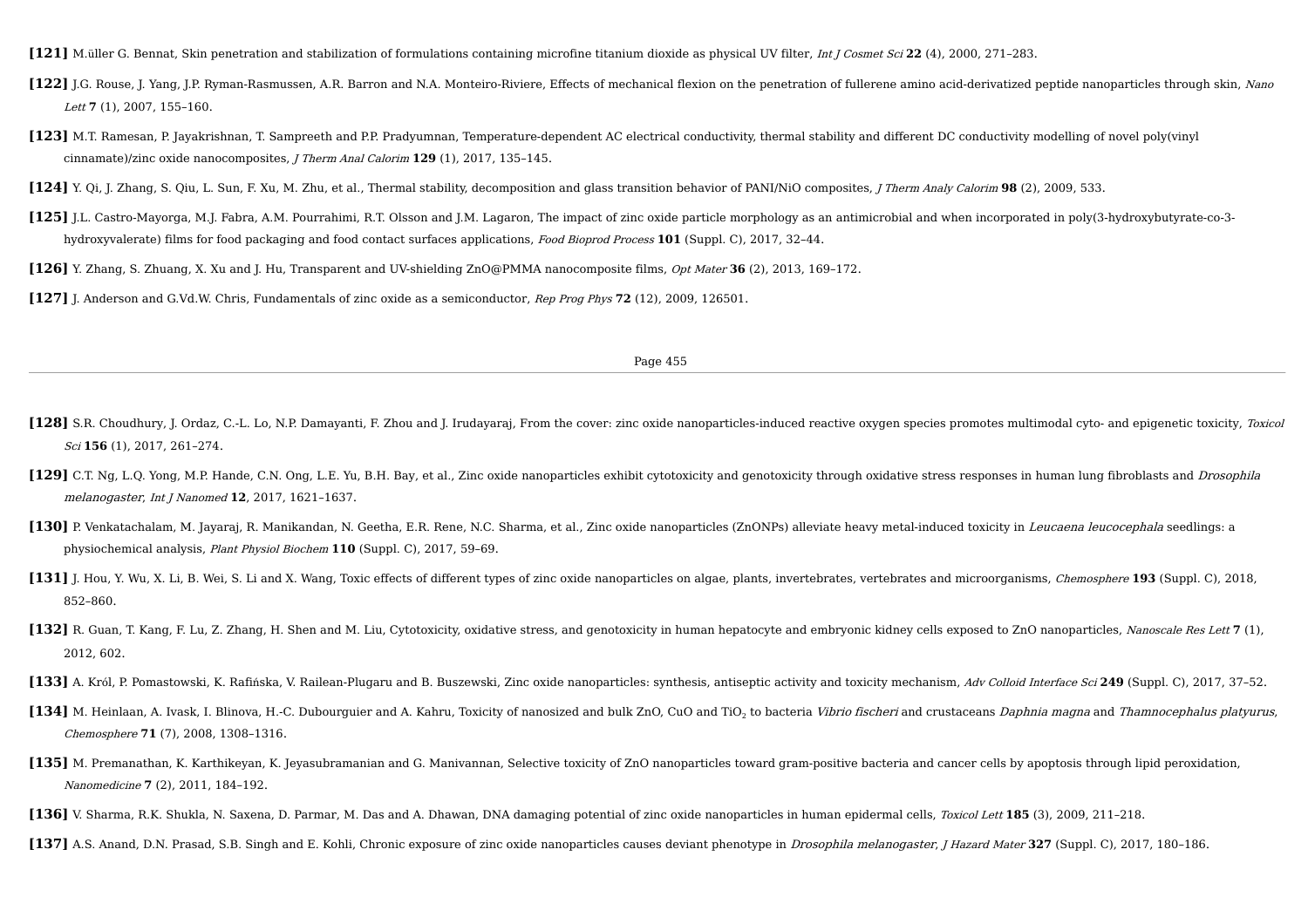- **[138]** D. Guo, C. Wu, H. Jiang, Q. Li, X. Wang and B. Chen, Synergistic cytotoxic effect of different sized ZnO nanoparticles and daunorubicin against leukemia cancer cells under UV irradiation, J Photochem Photobio <sup>B</sup> Bio **93** (3), 2008, 119–126.
- **[139]** S. Nair, A. Sasidharan, V.V. Divya Rani, D. Menon, S. Nair, K. Manzoor, et al., Role of size scale of ZnO nanoparticles and microparticles on toxicity toward bacteria and osteoblast cancer cells. *I Mater Sci Mater* Med **20** (1), 2008, 235.
- [140] I.L. Hsiao and Y.-J. Huang, Effects of various physicochemical characteristics on the toxicities of ZnO and TiO<sub>2</sub> nanoparticles toward human lung epithelial cells, Sci Total Environ 409 (7), 2011, 1219-1228.
- **[141]** S. Hackenberg, A. Scherzed, A. Technau, M. Kessler, K. Froelich, C. Ginzkey, et al., Cytotoxic, genotoxic and pro-inflammatory effects of zinc oxide nanoparticles in human nasal mucosa cells in vitro, Toxicol In Vitro **25** (3), 2011, 657–663.
- **[142]** Z. Zhou, J. Son, B. Harper, Z. Zhou and S. Harper, Influence of surface chemical properties on the toxicity of engineered zinc oxide nanoparticles to embryonic zebrafish, Beilstein J Nanotechnol **6**, 2015, 1568–1579.
- **[143]** D. Bartczak, M.O. Baradez, S. Merson, H. Goenaga-Infante and D. Marshall, Surface ligand dependent toxicity of zinc oxide nanoparticles in HepG2 cell model, J Phys Conf Ser **429** (1), 2013, 012015.
- **[144]** V.S. Nguyen, D. Rouxel, B. Vincent, L. Badie, F.D.D. Santos, E. Lamouroux, et al., Influence of cluster size and surface functionalization of ZnO nanoparticles on the morphology, thermomechanical and piezoelectric properties of P(VDF-TrFE) nanocomposite films, Appl Surf Sci **279** (Suppl. C), 2013, 204–211.

- **[145]** A.F. Jaramillo, R. Baez-Cruz, L.F. Montoya, C. Medinam, E. Pérez-Tijerina, F. Salazar, et al., Estimation of the surface interaction mechanism of ZnO nanoparticles modified with organosilane groups by Raman spectroscopy, Ceram Int **43** (15), 2017, 11838–11847.
- **[146]** A. Abdelhay, T. Carmen-Mihaela, M. Christophe, M. Cédric, G. Hélène, M. Ghouti, et al., Physicochemical properties and cellular toxicity of (poly)aminoalkoxysilanes-functionalized ZnO quantum dots, Nanotechnology **23** (33), 2012, 335101.
- **[147]** M. Ramasamy, M. Das, S.S.A. An and D.K. Yi, Role of surface modification in zinc oxide nanoparticles and its toxicity assessment toward human dermal fibroblast cells, Int J Nanomed **9**, 2014, 3707–3718.
- **[148]** I.L. Hsiao and Y.-J. Huang, Titanium oxide shell coatings decrease the cytotoxicity of ZnO nanoparticles, Chem Res Toxicol **24** (3), 2011, 303–313.
- **[149]** M. Luo, C. Shen, B.N. Feltis, L.L. Martin, A.E. Hughes, P.F.A. Wright, et al., Reducing ZnO nanoparticle cytotoxicity by surface modification, Nanoscale **6** (11), 2014, 5791–5798.
- [150] P. Krystosiak, W. Tomaszewski and E. Megiel, High-density polystyrene-grafted silver nanoparticles and their use in the preparation of nanocomposites with antibacterial properties, J Colloid Interface Sci 498 (Suppl. C), 2017, 9–21.
- [151] T. Huang and X.-H.N. Xu, Synthesis and characterization of tunable rainbow colored colloidal silver nanoparticles using single-nanoparticle plasmonic microscopy and spectroscopy, *J Mater Chem* 20 (44), 2010, 9867–9876.
- [152] W.L. Oliani, D.F. Parra, L.G.H. Komatsu, N. Lincopan, V.K. Rangari and A.B. Lugao, Fabrication of polypropylene/silver nanocomposites for biocidal applications, Mater Sci Eng, C 75 (Suppl. C), 2017, 845-853.
- **[153]** K. Kawata, M. Osawa and S. Okabe, In vitro toxicity of silver nanoparticles at noncytotoxic doses to HepG2 human hepatoma cells, Environ Sci Technol **43** (15), 2009, 6046–6051.
- [154] C. Vaquero, C. Gutierrez-Cañas, N. Galarza and J.L. López de Ipiña, Exposure assessment to engineered nanoparticles handled in industrial workplaces: the case of alloying nano-TiO<sub>2</sub> in new steel formulations, J Aerosol Sci **102** (Suppl. C), 2016, 1–15.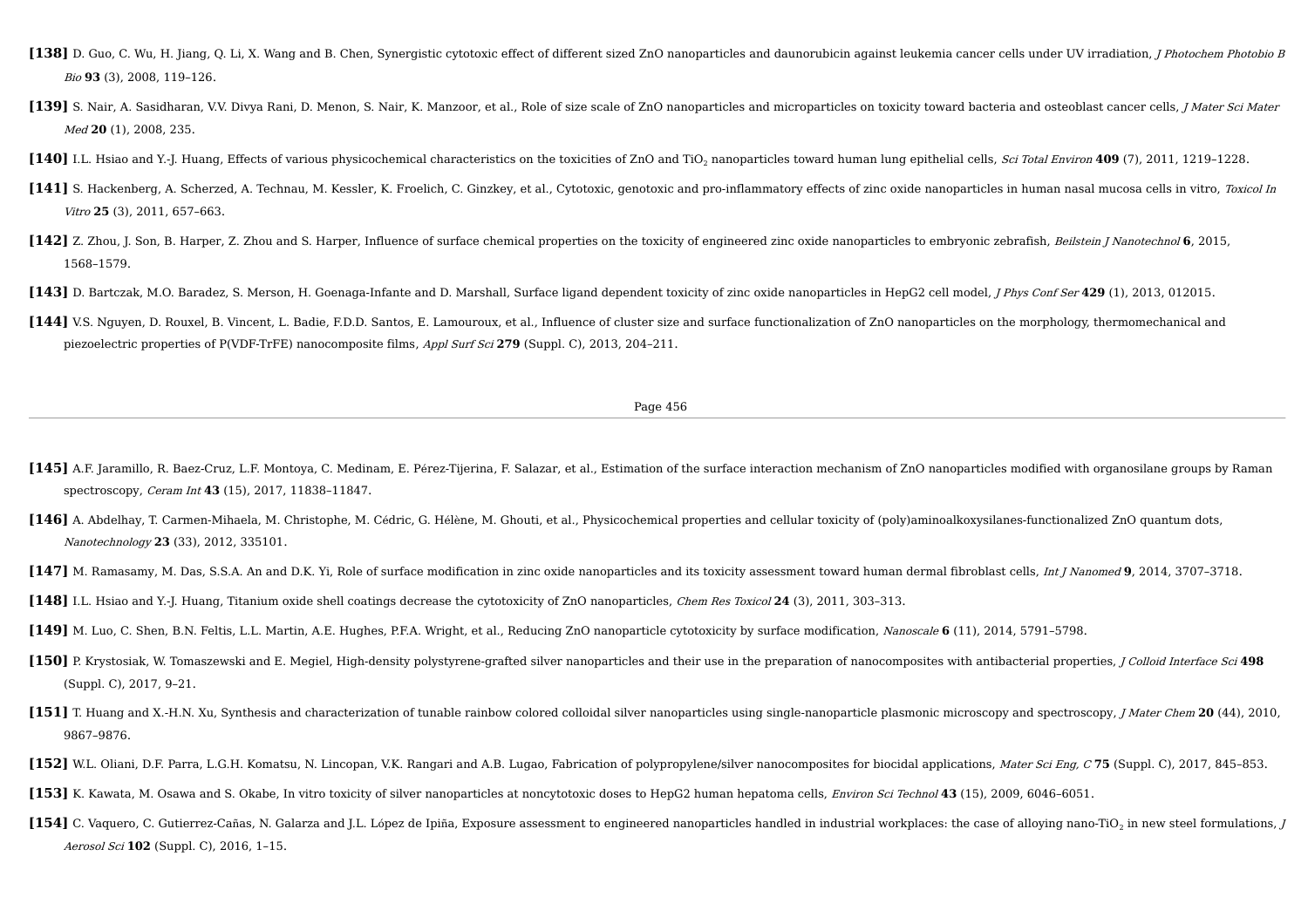- **[155]** S. Kim, J.E. Choi, J. Choi, K.-H. Chung, K. Park, J. Yi, et al., Oxidative stress-dependent toxicity of silver nanoparticles in human hepatoma cells, Toxicol In Vitro **23** (6), 2009, 1076–1084.
- **[156]** A.M. El Badawy, R.G. Silva, B. Morris, K.G. Scheckel, M.T. Suidan and T.M. Tolaymat, surface charge-dependent toxicity of silver nanoparticles, Environ Sci Technol **45** (1), 2011, 283–287.
- **[157]** J. Fabrega, S.R. Fawcett, J.C. Renshaw and J.R. Lead, Silver nanoparticle impact on bacterial growth: effect of pH, concentration, and organic matter, Environ Sci Technol **43** (19), 2009, 7285–7290.
- **[158]** O. Choi, T.E. Clevenger, B. Deng, R.Y. Surampalli, L. Ross and Z. Hu, Role of sulfide and ligand strength in controlling nanosilver toxicity, Water Res **43** (7), 2009, 1879–1886.
- [159] O. Choi. K.K. Deng. N.-I. Kim. L. Ross. R.Y. Surampalli and Z. Hu. The inhibitory effects of silver nanoparticles. silver ions, and silver chloride colloids on microbial growth. Water Res 42 (12), 2008, 3066-3074.
- **[160]** I. Helmlinger, C. Sengstock, Gro. C. Mayer, T.A. Schildhauer, M. Koller, et al., Silver nanoparticles with different size and shape; equal cytotoxicity, but different antibacterial effects, RSC Adv 6 (22), 2016. 18490–18501.
- [161] M. Ahamed, M. Karns, M. Goodson, J. Rowe, S.M. Hussain, I.I. Schlager, et al., DNA damage response to different surface chemistry of silver nanoparticles in mammalian cells. Toxicol Appl Pharmacol 233 (3). 2008, 404–410.
- **[162]** M. Rai, A. Yadav and A. Gade, Silver nanoparticles as a new generation of antimicrobials, Biotechnol Adv **27** (1), 2009, 76–83.
- **[163]** Z.-M. Xiu, Q.-B. Zhang, H.L. Puppala, V.L. Colvin and P.J.J. Alvarez, Negligible particle-specific antibacterial activity of silver nanoparticles, Nano Lett **12** (8), 2012, 4271–4275.

- **[164]** P.V. Asharani, W. Yi Lian, G. Zhiyuan and V. Suresh, Toxicity of silver nanoparticles in zebrafish models, Nanotechnology **19** (25), 2008, 255102.
- **[165]** J.E. Choi, S. Kim, J.H. Ahn, P. Youn, J.S. Kang, K. Park, et al., Induction of oxidative stress and apoptosis by silver nanoparticles in the liver of adult zebrafish, Aquat Toxicol **100** (2), 2010, 151–159.
- [166] K.M. Newton, H.L. Puppala, C.L. Kitchens, V.L. Colvin and S.J. Klaine, Silver nanoparticle toxicity to *Daphnia magna* is a function of dissolved silver concentration, *Environ Toxicol Chem* 32 (10), 2013, 2356-2364
- **[167]** E. Navarro, F. Piccapietra, B. Wagner, F. Marconi, R. Kaegi, N. Odzak, et al., Toxicity of silver nanoparticles to Chlamydomonas reinhardtii, Environ Sci Technol **42** (23), 2008, 8959–8964.
- **[168]** A. Brandelli, L.F.W. Brum and J.H.Z. dos Santos, Nanostructured bioactive compounds for ecological food packaging, Environ Chem Lett **15** (2), 2017, 193–204.
- **[169]** D. Dainelli, N. Gontard, D. Spyropoulos, E. Zondervan-van den Beuken and P. Tobback, Active and intelligent food packaging: legal aspects and safety concerns, Trends Food Sci Technol **19** (Suppl. 1), 2008, S103–S112.
- **[170]** M. Vanderroost, P. Ragaert, F. Devlieghere and B. De Meulenaer, Intelligent food packaging: the next generation, Trends Food Sci Technol **39** (1), 2014, 47–62.
- **[171]** B. Tan and N.L. Thomas, A review of the water barrier properties of polymer/clay and polymer/graphene nanocomposites, J Memb Sci **514** (Suppl. C), 2016, 595–612.
- **[172]** Y. Cui, S. Kumar, B. Rao Kona and D. van Houcke, Gas barrier properties of polymer/clay nanocomposites, RSC Adv **5** (78), 2015, 63669–63690.
- [173] H.-D. Huang, P.-G. Ren. I.-Z. Xu, L. Xu, G.-L. Zhong, B.S. Hsiao, et al., Improved barrier properties of poly(lactic acid) with randomly dispersed graphene oxide nanosheets, *I Memb Sci* 464 (Suppl, C), 2014. 110–118.
- **[174]** P.-G. Ren, H. Wang, H.-D. Huang, D.-X. Yan and Z.-M. Li, Characterization and performance of dodecyl amine functionalized graphene oxide and dodecyl amine functionalized graphene/high-density polyethylene nanocomposites: a comparative study, J Appl Polym Sci **131** (2), 2014, n/a-n/a.
- **[175]** M. Alexandre and P. Dubois, Polymer-layered silicate nanocomposites: preparation, properties and uses of a new class of materials, Mater Sci Eng <sup>R</sup> **28** (1), 2000, 1–63.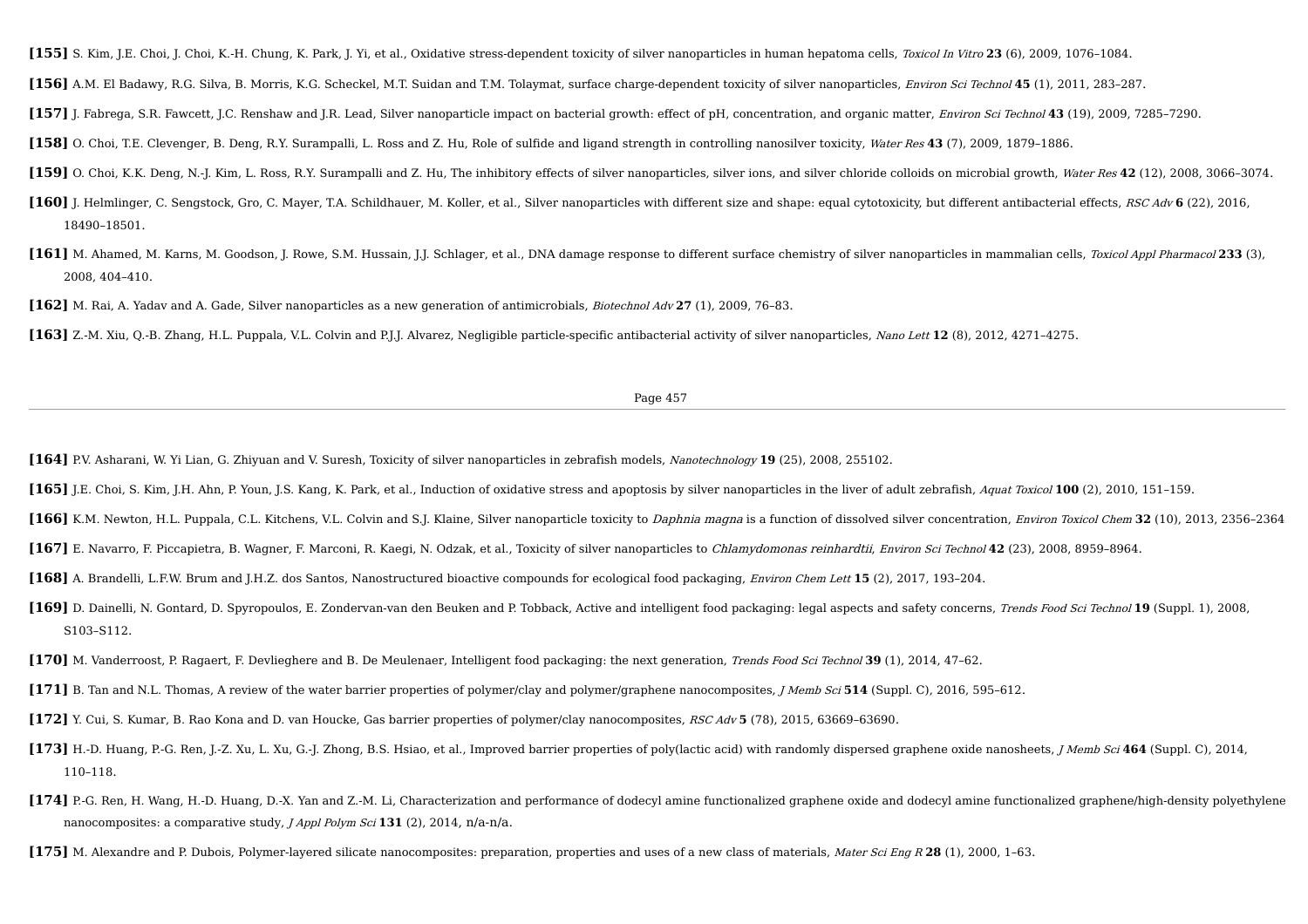- **[176]** A. Kalendova, D. Merinska, J.F. Gerard and M. Slouf, Polymer/clay nanocomposites and their gas barrier properties, Polym Compos **34** (9), 2013, 1418–1424.
- **[177]** A. Emamifar, M. Kadivar, M. Shahedi and S. Soleimanian-Zad, Evaluation of nanocomposite packaging containing Ag and ZnO on shelf life of fresh orange juice, Innov Food Sci Emerg Technol **11** (4), 2010, 742–748.
- **[178]** A. Emamifar, M. Kadivar, M. Shahedi and S. Soleimanian-Zad, Effect of nanocomposite packaging containing Ag and ZnO on inactivation of Lactobacillus plantarum in orange juice, Food Control **22** (3), 2011, 408–413.
- **[179]** C. Damm, M. Neumann and H. Münstedt, Properties of nanosilver coatings on polymethyl methacrylate, Soft Mater **3** (2–3), 2005, 71–88.
- **[180]** Q. Chaudhry, M. Scotter, J. Blackburn, B. Ross, A. Boxall, L. Castle, et al., Applications and implications of nanotechnologies for the food sector, Food Add Contam Part <sup>A</sup> **25** (3), 2008, 241–258.
- **[181]** G. Mauriello, E. De Luca, A. La Storia, F. Villani and D. Ercolini, Antimicrobial activity of a nisin-activated plastic film for food packaging, Lett Appl Microbiol **41** (6), 2005, 464–469.
- [182] O. Li, S. Mahendra, D.Y. Lyon, L. Brunet, M.V. Liga, D. Li, et al., Antimicrobial nanomaterials for water disinfection and microbial control: potential applications and implications, Water Res 42 (18), 2008, 4591–4602.
- **[183]** A. Emamifar, Applications of antimicrobial polymer nanocomposites in food packaging, In: A. Hashim, (Ed), Advances in nanocomposite technology, 2011, InTech, Rijeka, [chapter 13].

- **[184]** M.B. Shiflett and H.C. Foley, Ultrasonic deposition of high-selectivity nanoporous carbon membranes, Science **285** (5435), 1999, 1902–1905.
- **[185]** T.C. Merkel, B.D. Freeman, R.J. Spontak, Z. He, I. Pinnau, P. Meakin, et al., Ultrapermeable, reverse-selective nanocomposite membranes, Science **296** (5567), 2002, 519–522.
- **[186]** J. Yin and B. Deng, Polymer–matrix nanocomposite membranes for water treatment, J Memb Sci **479**, 2015, 256–275.
- **[187]** L.Y. Ng, A.W. Mohammad, C.P. Leo and N. Hilal, Polymeric membranes incorporated with metal/metal oxide nanoparticles: a comprehensive review, Desalination **308**, 2013, 15–33.
- **[188]** H. Cong, M. Radosz, B.F. Towler and Y. Shen, Polymer–inorganic nanocomposite membranes for gas separation, Sep Purif Technol **55** (3), 2007, 281–291.
- **[189]** M. Ulbricht, Advanced functional polymer membranes, Polymer (Guildf) **47** (7), 2006, 2217–2262.
- **[190]** M.-K. Song, S.-B. Park, Y.-T. Kim, K.-H. Kim, S.-K. Min and H.-W. Rhee, Characterization of polymer-layered silicate nanocomposite membranes for direct methanol fuel cells, Electrochim Acta **50** (2), 2004, 639–643.
- **[191]** K. Jian, P.N. Pintauro and R. Ponangi, Separation of dilute organic/water mixtures with asymmetric poly(vinylidene fluoride) membranes, J Memb Sci **117** (1), 1996, 117–133.
- **[192]** T.-H. Bae and T.-M. Tak, Effect of TiO<sup>2</sup> nanoparticles on fouling mitigation of ultrafiltration membranes for activated sludge filtration, <sup>J</sup> Memb Sci **249** (1), 2005, 1–8.
- **[193]** Y.-C. Cao, C. Xu, X. Wu, X. Wang, L. Xing and K. Scott, A poly (ethylene oxide)/graphene oxide electrolyte membrane for low temperature polymer fuel cells, J Power Sources **196** (20), 2011, 8377–8382.
- **[194]** M. Pumera, Graphene-based nanomaterials for energy storage, Energy Environ Sci **4** (3), 2011, 668–674.
- **[195]** M.U. Niemann, S.S. Srinivasan, A.R. Phani, A. Kumar, D.Y. Goswami and E.K. Stefanakos, Nanomaterials for hydrogen storage applications: a review, J Nanomater **2008**, 2008, 9.
- **[196]** C. Liu, F. Li, L.-P. Ma and H.-M. Cheng, Advanced materials for energy storage, Adv Mater **22** (8), 2010, E28–E62.
- **[197]** A.S. Aricò, P. Bruce, B. Scrosati, J.-M. Tarascon and W. van Schalkwijk, Nanostructured materials for advanced energy conversion and storage devices, Nat Mater **4**, 2005, 366.